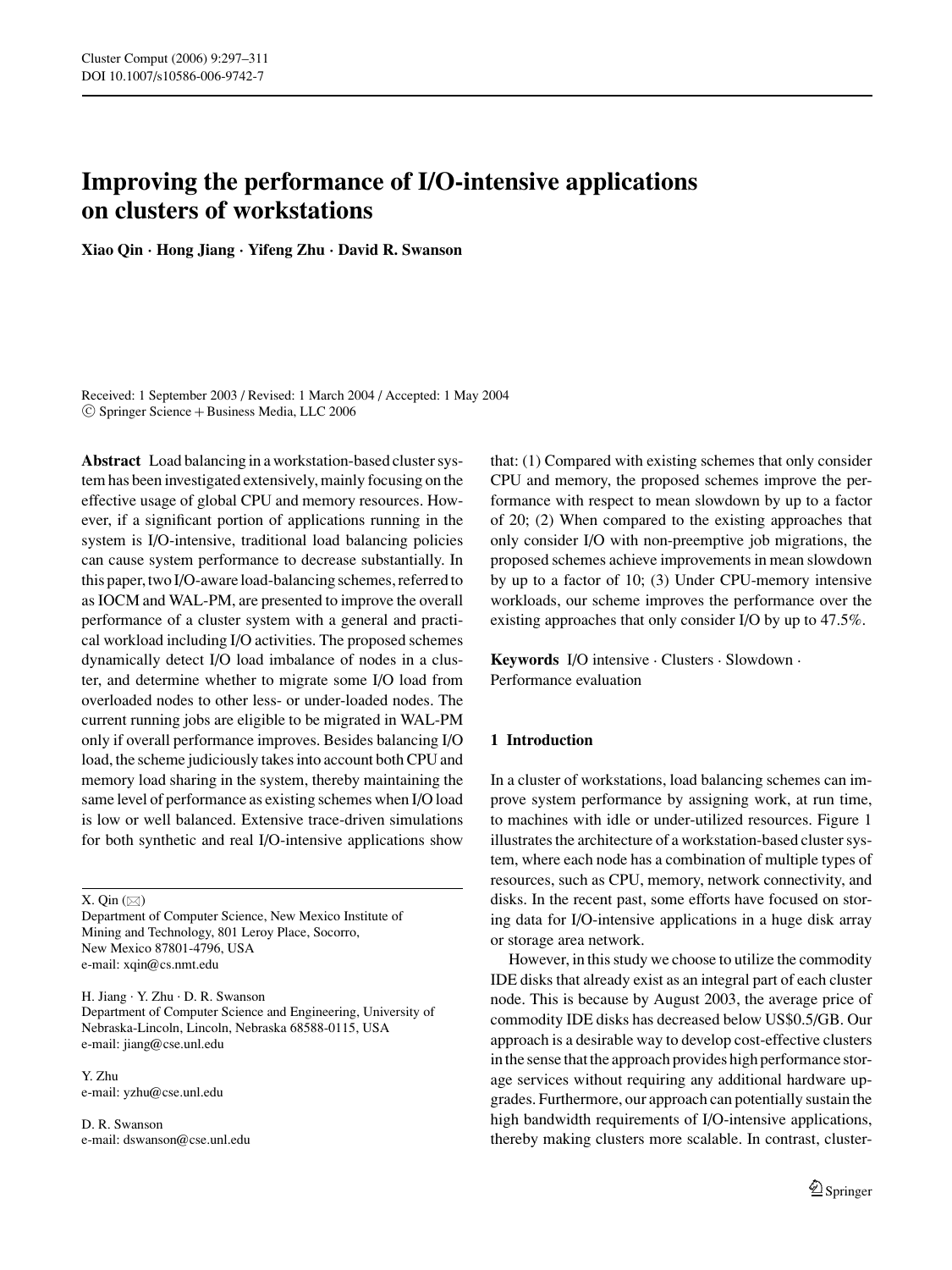



attached disk arrays or storage area networks rely on single node servers, where all the disks are connected with one node. However, the snigle node servers tend to become performance bottlenecks for large-scale clusters. Although such a bottleneck can be alleviated by a variety of techniques such as prefeching and collective I/O, these techniques are beyond the scope of this paper.

Several distributed load-balancing schemes based on this architecture have been presented in the literature, considering CPU [10, 12], memory [1, 29], network [7], a combination of CPU and memory [33, 34], or a combination of CPU and network [3]. Although these policies have been effective in increasing the utilization of resources in distributed systems, they have ignored disk I/O. The impact of disk I/O on overall system performance becomes significant as more and more data-intensive and/or I/O-intensive applications are running on clusters. The speed gap between CPU and disk I/O is fast widening [35, 36], which makes storage devices a likely performance bottleneck. Therefore, dynamic load balancing schemes have to "I/O-aware" to achieve high performance in this new application environment [20, 22].

Typical examples of I/O-intensive applications include long running simulations of time-dependent phenomena that periodically generate snapshots of their state [27], archives of raw and processed remote sensing data [5], and out-ofcore applications [4], to name just a few. These applications share a common feature in that their disk I/O requirements are extremely high. For example, out-of-core applications have high demands to access data sets that exceed the capacity of physical memory, and it has become conventional wisdom to develop out-of-core applications in a way to explicitly handle data movement in and out of core memory avoiding the use of virtual memory [6]. Load balancing with I/O-awareness, when appropriately designed, is potentially capable of delivering high-performance storage, in addition to the high utilization of I/O buffers.

This paper studies two schemes, referred to as IOCM (load balancing for I/O, CPU, and Memory) and WAL-PM (Weighted Average Load balancing with Preemptive Migration). Each balances load in a cluster environment in such a way that CPU, memory, and I/O resources at each node can be simultaneously well utilized. Extensive simulations

for both synthetic and real I/O-intensive applications were performed to compare existing load balancing schemes with IOCM and WAL-PM. Both IOCM and WAL-PM achieve improvement in mean slowdown, informally defined to be the performance degradation of a job due to resource sharing by other jobs, by up to a factor of 20 under I/O-intensive workloads. Compared with existing approaches that consider I/O with non-preemptive migration, the WAL-PM scheme improves performance by up to a factor of 10. In addition, when the workload is CPU-memory intensive, the proposed scheme improves the performance over existing approaches that only consider I/O by 24.4–47.5%.

The rest of the paper is organized as follows. In the section that follows related work in the literature is briefly reviewed. Section 3 presents the IOCM and WAL-PM schemes, and Section 4 evaluates the performances of these schemes. Finally, Section 5 concludes the paper by summarizing the main contributions of this paper.

# **2 Related work**

The issue of distributed load balancing for CPU and memory resources has been extensively studied and reported in the literature in recent years. Harchol-Balter et al. [10] proposed a CPU-based preemptive migration policy that was more effective than non-preemptive migration policies. Zhang et al. [34] focused on load sharing policies that consider both CPU and memory services among the nodes. The experimental results showed that their policies not only improve performance of memory-intensive jobs, but also maintain the same load sharing quality of CPU-based policies for CPU-intensive jobs [34].

A large body of work can be found in the literature that addresses the issue of balancing the load of disk systems [13, 16, 35]. Lee et al. [16] proposed two file assignment algorithms that balance the load across all disks. Isert and Schwan studied the runtime adaptation of data streams achieved by migrating objects across machines [13]. The I/O load balancing policies in these studies have been shown to be effective in improving overall system performance by fully utilizing the available hard drives. However, not all of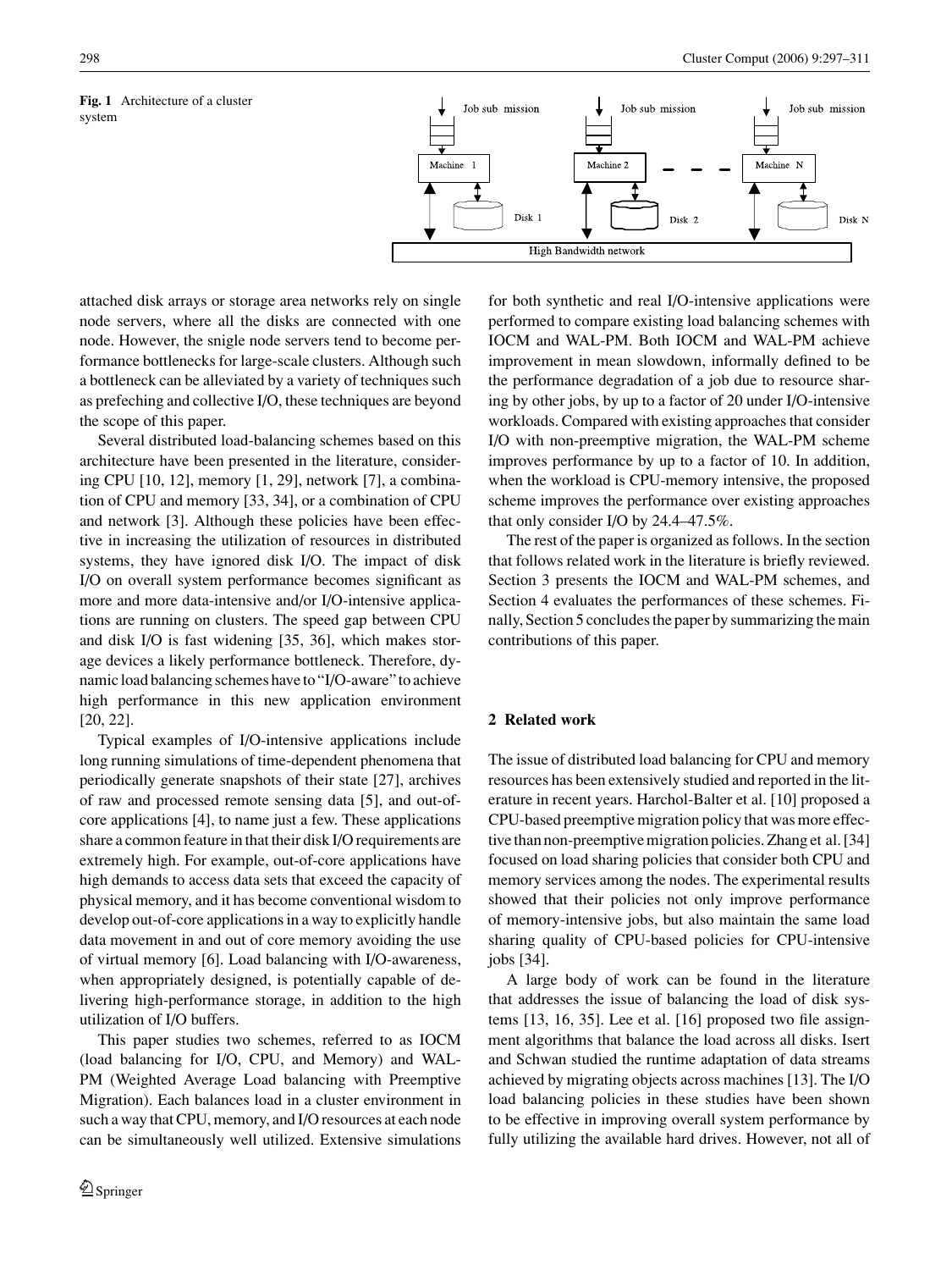them can be directly applied for a complex cluster computing environment where I/O-intensive jobs may share resources with many other memory-intensive and CPU-intensive jobs. Communication-sensitive load balancing has been proposed by Cruz and Park [7]. Although the approaches proposed in our paper take into account communication load as a measure to determine migration overheads, balancing network load is beyond the scope of this paper.

Very recently, a dynamic load-balancing scheme, tailored for the specific requirements of the Question/Answer application, was developed to consider I/O, CPU and memory resources [26]. The migration scheme studied in [26], referred to as WAL-RE (Weighted Average Load with Remote Execution), prohibits remote I/O execution. In contrast, the IOCM scheme in this study allows a job's I/O operations to be conducted by a node that is different from the one in which the job's computation is assigned, thereby permitting a job to access remote I/O.

Zhang et al. also studied the performance of WAL-RE, a non-preemptive load-balancing policy. The new WAL-PM scheme presented in this paper, however, permits a currently running job to be preempted and migrated if its migration is expected to improve overall performance.

Besides WAL-RE, Zhang et al. [32] also proposed a WALbased preemptive migration policy, which has worse performance than that of WAL-RE under memory-intensive workload. Data migration cost in [32] only considers memory migration, thereby ignoring I/O migration cost as an important component of the migration cost in load-balancing. In contrast, WAL-PM proposed in this study considers both memory and I/O migration cost as a criterion to determine jobs that are eligible for migration. Ranganathan and Foster studied a scheduling framework to improve the performance of data-intensive applications running in Data Grid systems [23]. Our approaches are different from theirs as our performance gain relies on remote I/O access and preemptive migrations rather than data replication algorithms [23]. Complememting the replication algorithms, our load balancing schemes could achieve additional performance improvements by reducing migration cost.

Many researchers showed that I/O cache and buffer are useful mechanisms to optimize storage systems [8, 17, 19]. Ma et al. implemented active buffering to alleviate the I/O burden imposed by I/O-intensive applications by using local idle memory and overlapping I/O with computation [17]. We developed a feedback control mechanism to improve the performance of a cluster by manipulating the I/O buffer size [19]. Forney et al. investigated storage-aware caching algorithms that partition caches and explicitly account for differences in performance across devices in heterogeneous clusters [8]. Although we focus solely on balancing disk I/O load in this paper, the approach proposed here is capable of improving the buffer utilization of each node, which in

turn increases the buffer hit rate and reduces disk I/O access frequency. The load-balancing schemes presented in this paper is orthogonal to the existing caching/buffering techniques and, thus, integrating our proposed schemes into the caching/buffering techniques can provide additional performance improvements.

In our previous work, we developed two I/O-aware loadbalancing schemes, which consider system heterogeneity in addition to I/O load balancing [20]. However, the preemptive migration technique was not incorporated into these two schemes. Furthermore, we proposed a simple yet effective I/O-aware load-balancing scheme, which assigns I/O intensive sequential and parallel jobs to nodes with light I/O loads [22]. Although this scheme leverages the preemptive migration technique as an efficient means to improve the system performance, it is assumed that remote I/O accesses are prohibited by employing a local disk based file system. The work presented in this paper extends our previous work in load balancing strategies [20, 22] by considering both preemptive migrations and remote I/O accesses.

#### **3 IO-aware load balancing policies**

In this section, we discuss the problem of dynamic load balancing among a cluster of workstations(the terms workstation and node are used interchangeably), connected by a highspeed network. Each node in the cluster is able to migrate a newly arrived job or a currently running job preemptively to another node if needed, and maintain reasonably up-to-date global load information by periodically exchanging load status with other nodes [21].

We assume that in a realistic cluster structure, every job has a "home" workstation that it prefers for execution [15]. The rationale behind this home model is two-fold: (1) the input data of a job has been stored in the home node and, (2) the job was created on its home node. An implication of this model is that data initially retrieved by a task is available on the task's home node. It is assumed in many load-balancing schemes [10, 26, 34] that no two or more jobs arrive at different nodes at the same time. We also assume the network in our model is fully connected and homogenous in the sense that communication delay between any pair of nodes is the same. This simplification of the network is commonly used in many load-balancing models [10, 12, 26, 34].

# 3.1 IO-CPU-memory (IOCM) based load-balancing policy

In this section, we present IOCM, a dynamic I/O-aware load-balancing scheme. Each job is described by its requirements for CPU, memory, and I/O, which are measured by the number of jobs running in the nodes, Mbytes, and number of disk accesses per ms, respectively.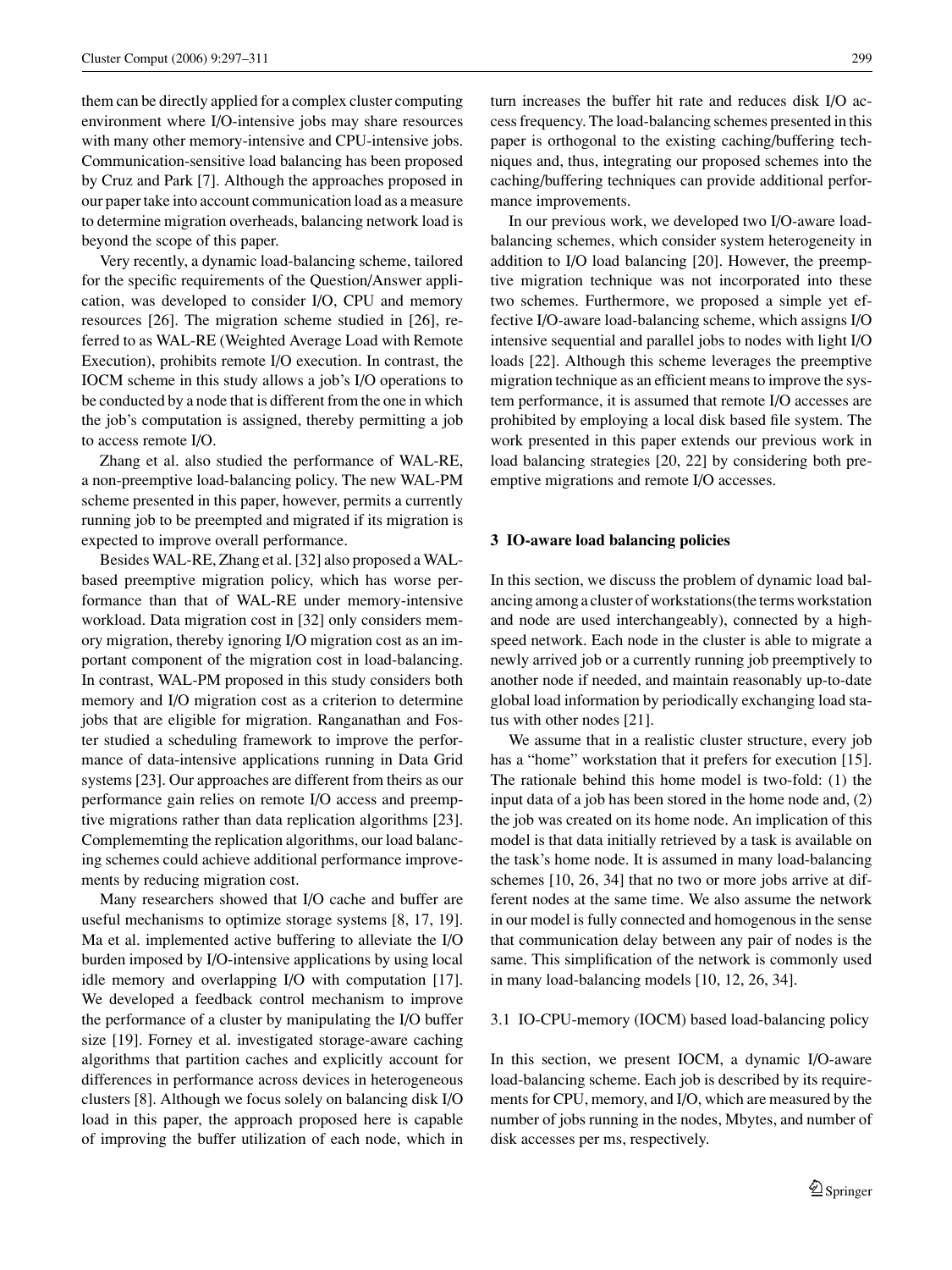**Fig. 2** IO-CPU-Memory based load balancing (IOCM)



else  $IO(i) \leftarrow$  node with the minimal I/O load; 2: if memory in node  $i$  is not overloaded then

**if** CPU is not overloaded **then**  $M_{CM}(j) \leftarrow$  local node *i*;

**else** 
$$
M_{CM}(j)
$$
  $\leftarrow$  node with the minimal CPU load;

else  $M_{CM}(i) \leftarrow$  node with the minimal memory load;

3: if  $M_{IO}(j) \neq i$  or  $M_{CM}(j) \neq i$  then

if  $M_{IO}(j) = M_{CM}(j)$  then Calculate the migration cost;

else Calculate the migration and remote  $I/O$  access cost;

4: if  $I/O$  migration is worthwhile then

**if**  $M_{IO}(j) \neq i$  and initial data is stored in node *i* then

migrate initial data from node i to node  $M_{IO}(j)$ ;

else  $M_{IO}(j)$  ← local node *i*;

- if job migration is worthwhile then migrate job j from node i to  $M_{CM}(j)$ ; else  $M_{CM}(j) \leftarrow$  local node *i*;
- 5: Update the load status in node  $M_{IO}(j)$  and  $M_{CM}(j)$ , update network load;

For a job *j*, arriving in a local node *i*, the IOCM scheme attempts to balance three different resources simultaneously following five main steps. First, if node *i*'s I/O load is overloaded, a candidate node,  $M_{10}(i)$ , that processes the I/O operations issued by the job, is chosen in accordance with the I/O load status. Node *i* is I/O-overloaded, if: (1) its I/O load is the highest; and (2) the ratio between the I/O load and the average I/O load across the system is greater than a threshold, which is set to 1.25 in our experiments. This optimal value, which is consistent with the result reported in [31], is obtained from an experiment where the threshold is varied from 1.0 to 2.0. Second, when the memory of node *i* is overloaded, IOCM judiciously determines another candidate node,  $M_{CM}(j)$ , the one with the lightest memory load, to execute the job. When the node has sufficient memory space, a CPU-base policy is applied to make the load sharing decision. Third, compute migration cost and remote I/O access cost, and finalize the load balancing decision. Fourth, data migration from node *i* to  $M_{IO}(j)$  is invoked if the migration is helpful in boosting the performance and the data accessed by

job *j* is not initially available in node  $M_{IO}(j)$ . Likewise, the job is migrated to node  $M_{CM}(j)$  if such migration improves the expected performance. Fifth and finally, the network load and the load status in nodes  $M_{IO}(j)$  and  $M_{CM}(j)$  are updated. A detailed pseudo code of the IOCM scheme is presented in Fig. 2.

In this scheme, three load indices for CPU, memory and I/O resources are described below (see Table 1 for a summary of notation):

(1) The CPU load index of node *i* is characterized by the number of jobs running on the node [33, 34], denoted as  $load_{CPU}(i)$ .

(2) The memory load index of node *i*, denoted  $load_{mem}(i)$ , is the sum of the memory space allocated to those jobs with their computational tasks assigned to node *i*. Thus,

$$
load_{mem}(i) = \sum_{j \in M_i} l_{mem}(j)
$$
 (1)

Table 1 A summary of notation

| Symbol                     | Definition                                                     |
|----------------------------|----------------------------------------------------------------|
| $t_i$                      | computation time of job $j$                                    |
| $a_i$                      | age of job j                                                   |
| $l_{page}(i, j)$           | implicit I/O load of job $\dot{j}$ assigned to node $\dot{i}$  |
| $l_{10}$                   | explicit I/O load of job $\dot{j}$ assigned to node $\dot{i}$  |
| $r_{mem}(j)$               | memory space requested by job j                                |
| $n_{mem}(i)$               | available memory space to running jobs on node i               |
| $\mu_i$                    | page fault rate of node i                                      |
| $\lambda_i$                | I/O access rate of job $i$ assigned to node $i$                |
| $d_{buf}(i, j)$            | buffer size allocated to job j                                 |
| $d_{data}(i)$              | amount of data job $j$ retrieves from or stores to the disk    |
|                            | average data size of I/O accesses of job $\dot{i}$             |
| $\frac{d_j^{RW}}{d_j^{W}}$ | amount of disk $(I/O)$ data generated at the runtime by job j  |
| $w_i$                      | percentage of I/O operations that store data to the local disk |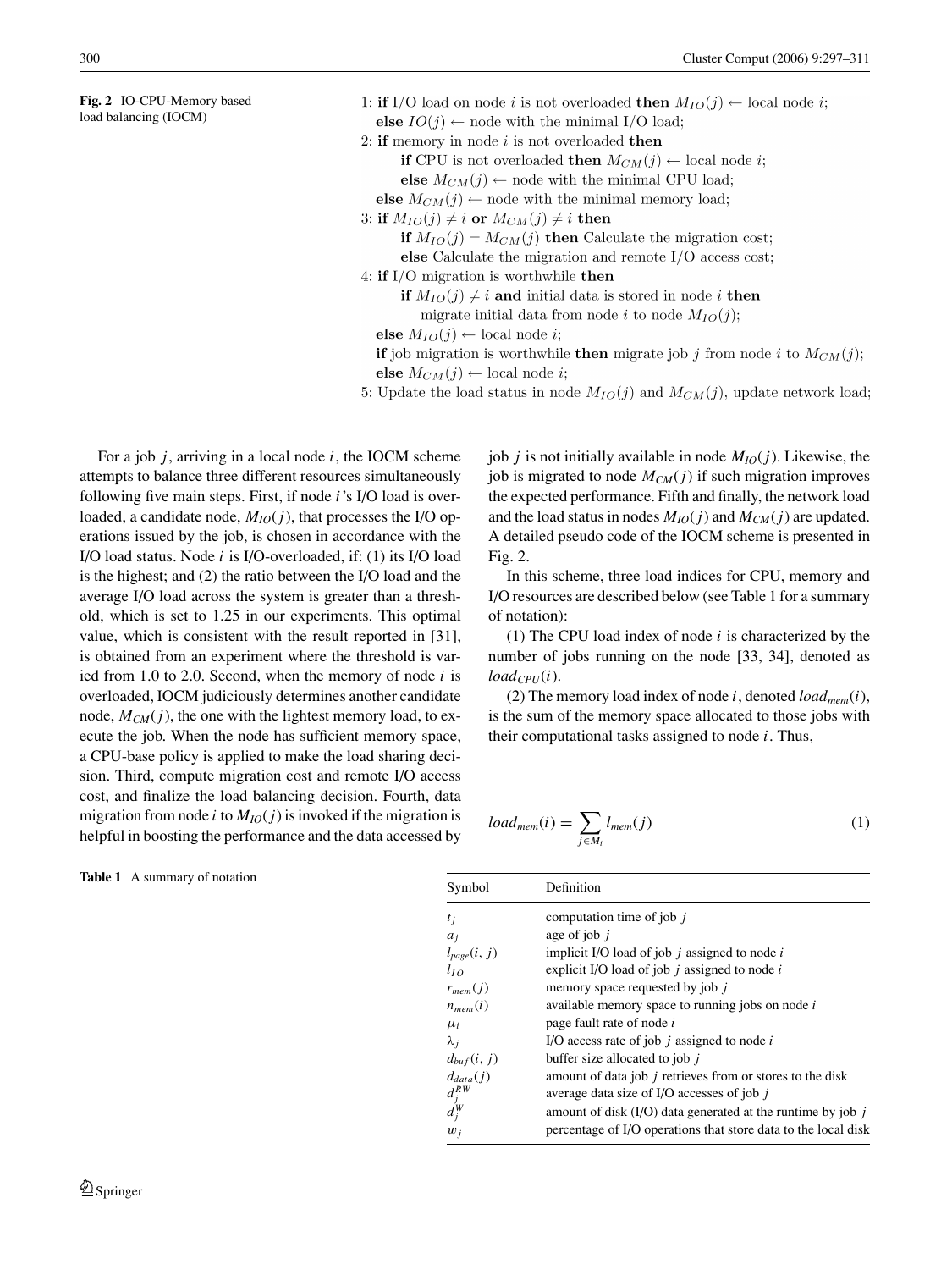where  $l_{mem}(j)$  represents the memory requirement of job *j*, and  $M_i$  is a set containing all the jobs that are assigned to node *i*.

(3) The I/O load index measures two types of I/O accesses: implicit I/O requests induced by page faults and explicit I/O requests resulting from I/O tasks. Let  $l_{page}(i, j)$  and  $l_{IO}(i, j)$ denote the implicit and explicit I/O load of job *j* assigned to node *i*, respectively, then, the I/O load index of node *i* can be defined as:

$$
load_{IO}(i) = \sum_{j \in M_i} l_{page}(i, j) + \sum_{j \in M_i} l_{IO}(i, j)
$$
 (2)

where  $l_{mem}(j)$  represents the memory requirement of job  $j$ .

The calculation of I/O load is more complicated because of the need to determine the implicit and explicit I/O loads. Let  $r_{mem}(j)$  denote the memory space requested by job  $j$ , and  $n_{mem}(i)$  represent the memory space in bytes that is available to all jobs running on node *i*. When the node's available memory space is larger than or equal to the memory demand, there is no implicit I/O load imposed on the disk. Conversely, when the memory space is unable to meet the memory requirements of the jobs, the node encounters a large number of page faults. The load of implicit I/O largely depends on programs behaviors and buffer replacement policies. The implicit I/O load can be measured by monitoring the inter-page fault interval or an analytical model. For simplicity, we choose to use the following model which has been used by other researchers [33, 34] to approximately determine the implicit I/O load of a job. Note that implicit I/O load is inversely proportional to available user memory space and proportional to the page fault rates and memory space requirements of running jobs. Thus,  $l_{page}(i, j)$  is defined as follows,

$$
l_{page}(i, j) = \begin{cases} 0 & \text{if } load_{mem}(i) \le n_{mem}(i), \\ \frac{\mu_i \sum_{k \in M_i} r_{mem}(k)}{n_{mem}(i)} & \text{otherwise.} \end{cases}
$$
(3)

Job *j*'s explicit I/O load,  $l_{IO}(i, j)$ , can be expressed as a function of I/O access rate  $\lambda_i$  and I/O buffer hit rate  $h(i, j)$ . The explicit I/O load can be approximately measured by the following expression:

$$
l_{IO}(i, j) = \lambda_j [1 - h(i, j)] \tag{4}
$$

The buffer hit rate  $h(i, j)$  can be affected by the re-access rate  $r_i$  (defined to be the average number of times the same data is repeatedly accessed by job *j*), the buffer size  $d_{buf}(i, j)$ allocated to job *j*, and the amount of data  $d_{data}(j)$  job *j* retrieves from or stores to the disk, given a buffer with infinite size. We will discuss the impact of re-access rate on the proposed load-balancing schemes in Section 4.7. The buffer hit rate is approximated by the following formula:

$$
h(i, j) = \begin{cases} \frac{r_j}{r_j + 1} & \text{if } d_{buf}(i, j) \ge d_{data}(j), \\ \frac{r_j d_{buf}(i, j)}{(r_j + 1) d_{data}(j)} & \text{otherwise,} \end{cases} \tag{5}
$$

The I/O buffer in a node is a resource shared by multiple jobs in the node, and the buffer size a job can obtain in node *i* at run time heavily depends on running jobs' access patterns, characterized by I/O access rates and average data sizes of I/O accesses.  $d_{data}(j)$  linearly depends on access rate, computation time and average data size of I/O accesses  $d_j^{RW}$ , and  $d_{data}(j)$  is inversely proportional to I/O re-access rate.  $d_{buf}(i, j)$  and  $d_{data}(j)$  are estimated using the following two equations, where  $t_j$  is the computation time of job  $j$ :

$$
d_{buf}(i, j) = \frac{\lambda_j d_j^{RW} d_{buf}(i)}{\sum_{k \in M_i} (\lambda_k d_j^{RW})}
$$
(6a)

$$
d_{data}(j) = \frac{\lambda_j t_j d_j^{RW}}{r_j + 1}
$$
 (6b)

In practice, I/O access rate and I/O buffer hit rate used in Expression 4 can be dynamically obtained by maintaining a running average for  $\lambda_j$  and  $h(i, j)$ . We now turn to the calculation of the response time of a job with local/remote I/O accesses and the migration cost, which will be utilized in Step (3) to decide if migration can improve the performance. When a job *j* accesses I/O locally on node *i*, its expected response time can be computed as follows:

$$
r(i, j) = t_j E(L_i) + t_j \lambda_j \left\{ E\left(s_{disk}^i\right) + \frac{\Lambda_{disk}^i E\left[\left(s_{disk}^i\right)^2\right]}{2\left(1 - \rho_{disk}^i\right)}\right\},\tag{7}
$$

where  $\lambda_j$  is the I/O access rate of job *j*.  $E(s_{disk}^i)$  and  $E[(s_{disk}^i)^2]$ are the mean and mean-square I/O service time in node *i*, and  $\rho_{disk}^i$  is the utilization of the disk in node *i*.  $E(L_i)$  represents the mean CPU queue length  $L_i$ , and  $\Lambda^i_{disk}$  denotes the aggregate I/O access rate in node *i*.

The two terms on the right hand side of Eq. (7) represent the CPU execution time and the I/O processing time, respectively. It is assumed in our model that all I/O operations are blocking [26]. In other words, computations and I/O operations are not overlapped. Thus, the response time of a job is the summation of CPU and I/O reponse time. This simplification is conservative in the sense that it makes the proposed I/O-aware load-balancing schemes less effective.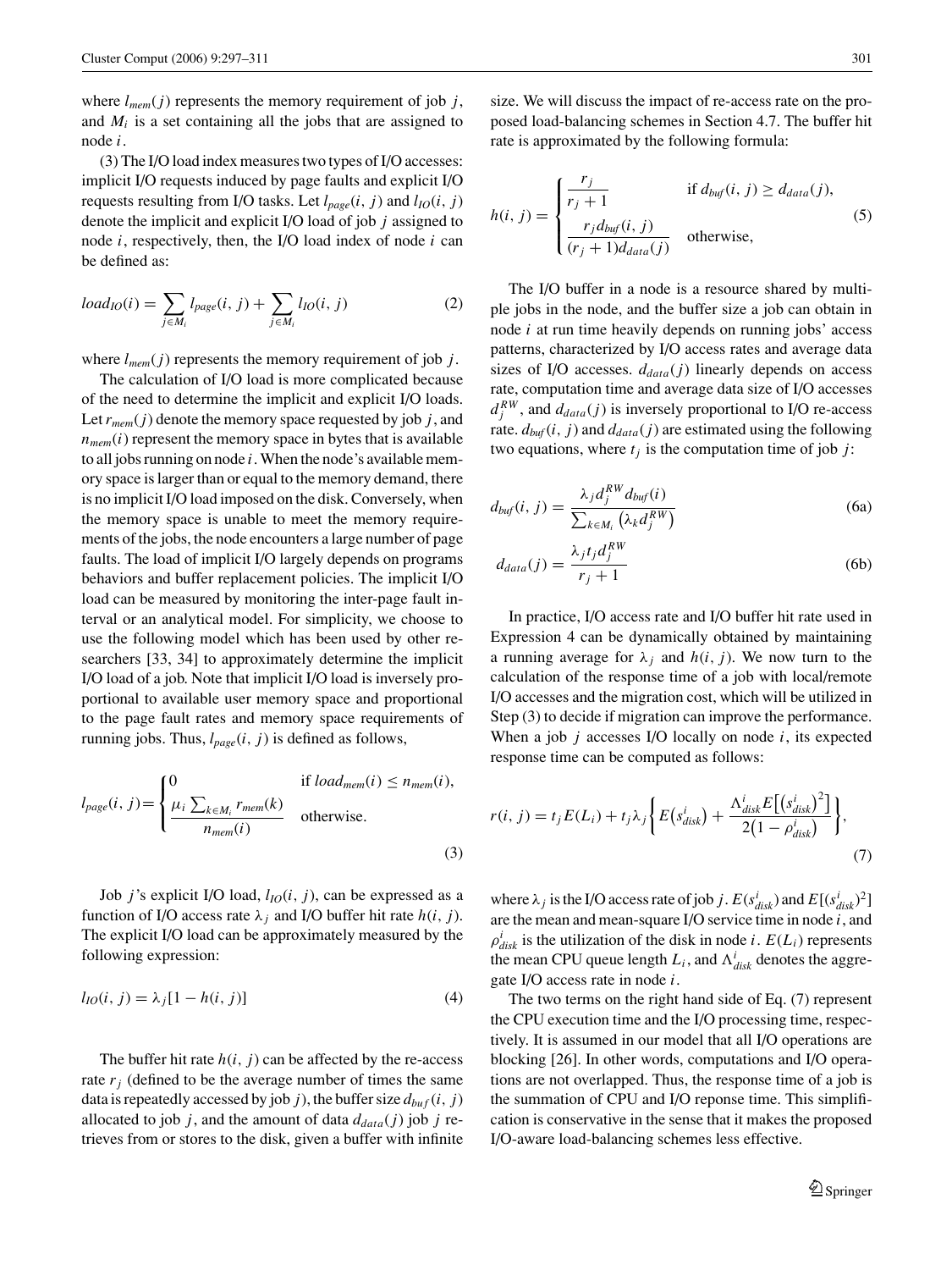Round-robin scheduling (time-sharing) is employed as the CPU scheduling policy, and the disk of each node is modeled as a single M/G/1 queue [16]. The aggregate I/O access rate,  $\Lambda_{disk}^i$ , is defined as:  $\Lambda_{disk}^i = \sum_{k \in M_i} \lambda_k^i$ , where  $\lambda_k^i = \frac{\lambda_k}{E(L_i)}$ , and  $\lambda'_k$  is the effective I/O access rate imposed on the disk by job *k*, taking the effect of time-sharing into account. To accurately estimate the effective I/O access rate,  $\lambda_k$ , measured in a nonshared environment, must be deflated by the time-sharing factor, which is  $E(L_i)$ . Based on  $\lambda'_k$ , the disk utilization can be expressed as:  $\rho_{disk}^i = \sum_{k \in M_i} (\lambda_k s_{disk}^k)$ .

Let  $p_{disk}^k$  be the probability of an I/O access being from job *k* on node *i*, we then have  $p_{disk}^k = \lambda_k'/\Lambda_i$ . Therefore, the mean I/O service time, used in Eq. (7), can be calculated as follows:

$$
E(s_{disk}^i) = \sum_{k \in M_i} (\rho_{disk}^k s_{disk}^k) = \frac{1}{\Lambda_i} \sum_{k \in M_i} (\lambda_k' s_{disk}^k) = \frac{\rho_{disk}^i}{\Lambda_{disk}^i}
$$
(8a)

$$
E\left[\left(s_{disk}^i\right)^2\right] = \sum_{k \in M_i} \left(\rho_{disk}^k \left(s_{disk}^k\right)^2\right) = \frac{1}{\Lambda_i} \sum_{k \in M_i} \left(\lambda_k' \left(s_{disk}^k\right)^2\right)
$$
\n(8b)

Let  $p_{CPU}^k$  denote the probability of a job *k* being executed by CPU or waiting in the CPU queue, as opposed to waiting for I/O access. We have  $p_{CPU}^k = t_k / (t_k + t_k \lambda_k s_{disk}^k) = 1 / (1 +$  $\lambda_k s_{disk}^k$ ). Thus, the mean CPU queue length, used in Eq. (7), becomes:  $E(L_i) = \sum_{k \in M_i} p_{CPU}^k = \sum_{k \in M_i} \frac{1}{1 + \lambda_k s_{disk}^k}$ .

We now turn our attention to the response time of a job with remote I/O accesses. The network links are modeled as a single M/G/1 queue [24]. Let  $r(i, k, j)$  be the response time of job *j* on node *i* remotely accessing data on node  $k$  ( $k \neq i$ ). Thus we have:

$$
r(i, k, j) = t_j E(L_i) + t_j \lambda_j \left\{ E(s_{disk}^k) + \frac{\Lambda_{disk}^k E[(s_{disk}^k)^2]}{2(1 - \rho_{disk}^k)} \right\} + t_j \lambda_j \left\{ E(s_{net}^{ik}) + \frac{\Lambda_{net}^{ik} E[(s_{net}^{ik})^2]}{2(1 - \rho_{net}^{ik})} \right\},
$$
(9)

where  $E(s_{net}^i)$  and  $E[(s_{net}^i)^2]$  are the mean and mean-square network service time,  $\rho_{net}^{ik}$  denotes the utilization of the network link, and  $\Lambda_{net}^{ik}$  is the aggregate communication request rate. The three terms on the right hand side of Eq. (9) rerepresent the CPU execution time, the I/O processing time, and the network communication time, respectively. For simplicity, we assume that, for a remote I/O operation, there is no overlap in time between I/O processing and communication [26]. This simplification is conservative in nature, thereby making the proposed schemes less effective.

Given a job *i* submitted to node *i*, the expected migration cost is estimated as follows,

$$
c_{j} = \begin{cases} e & \text{if } M_{CM}(j) = k, M_{IO}(j) = i, \\ d_{j}^{INT} \left( \frac{1}{b_{net}^{il}} + \frac{1}{b_{disk}^{i}} + \frac{1}{b_{disk}^{l}} \right) \\ & \text{if } M_{CM}(j) = i, M_{IO}(j) = l, \\ e + d_{j}^{INT} \left( \frac{1}{b_{net}^{il}} + \frac{1}{b_{disk}^{i}} + \frac{1}{b_{disk}^{l}} \right) \\ & \text{if } M_{CM}(j) = k, M_{IO}(j) = l. \end{cases}
$$
 (10)

where  $k \neq i, l \neq i$ , and  $k \neq l$ . *e* is the fixed cost of migrating the job,  $b_{net}^{kl}$  is the available bandwidth of the link between node *k* and *l*,  $b_{disk}^{k}$  is the available disk bandwidth in node *k*. In practice,  $b_{net}^{kl}$  and  $b_{disk}^{k}$  can be measured by a performance monitor [3].  $d_j^{INT}$  represents the amount of data initially stored on disk to be processed by job *j*, and this amount of data is referred to as initial data throughout this paper. Thus, the second line of Eq. (10) represents the migration time spent on transmitting data over the network and on accessing source and destination disks. In real world applications, there is no need to migrate all the initial data, since some data will be only read once. However, IOCM might not be able to know which portion of initial data will be read only once. We assume that the initial data of a job is transmitted if the job encounters a migration. This assumption is conservative, since IOCM can be further improved if the amount of initial data that must be migrated can be accurately predicted by a monitor at run time.

The memory pressure placed by migrating data is not considered in our model. The reason is that in many real systems, data movement can be handled by storage controllers and network interface controllers without being processed by the CPU and buffered in main memory. This technique, referred to as Off-Processor I/O, is comprehensively studied in [9].

In Step (4), IOCM guarantees that the response time of the candidate migrant is less in expectation than it would be without migration. This guarantee is implemented by checking the following criterion based on Eqs.  $(7)$ ,  $(9)$ , and  $(10)$ .

$$
r(i, j) = \begin{cases} r(k, i, j) + c_j & \text{if } M_{CM}(j) = k, M_{IO}(j) = i, \\ r(i, l, j) + c_j & \text{if } M_{CM}(j) = i, M_{IO}(j) = l, \\ r(k, l, j) + c_j & \text{if } M_{CM}(j) = k, M_{IO}(j) = l, \\ r(k, j) + c_j & \text{if } M_{CM}(j) = k, M_{IO}(j) = k. \end{cases}
$$
\n(11)

where  $k \neq i, l \neq i$ , and  $k \neq l$ . Four migration cases in Expression 11 are: (1) the job is migrated without its I/O portion; (2) the job is executed locally, while its I/O portion is serviced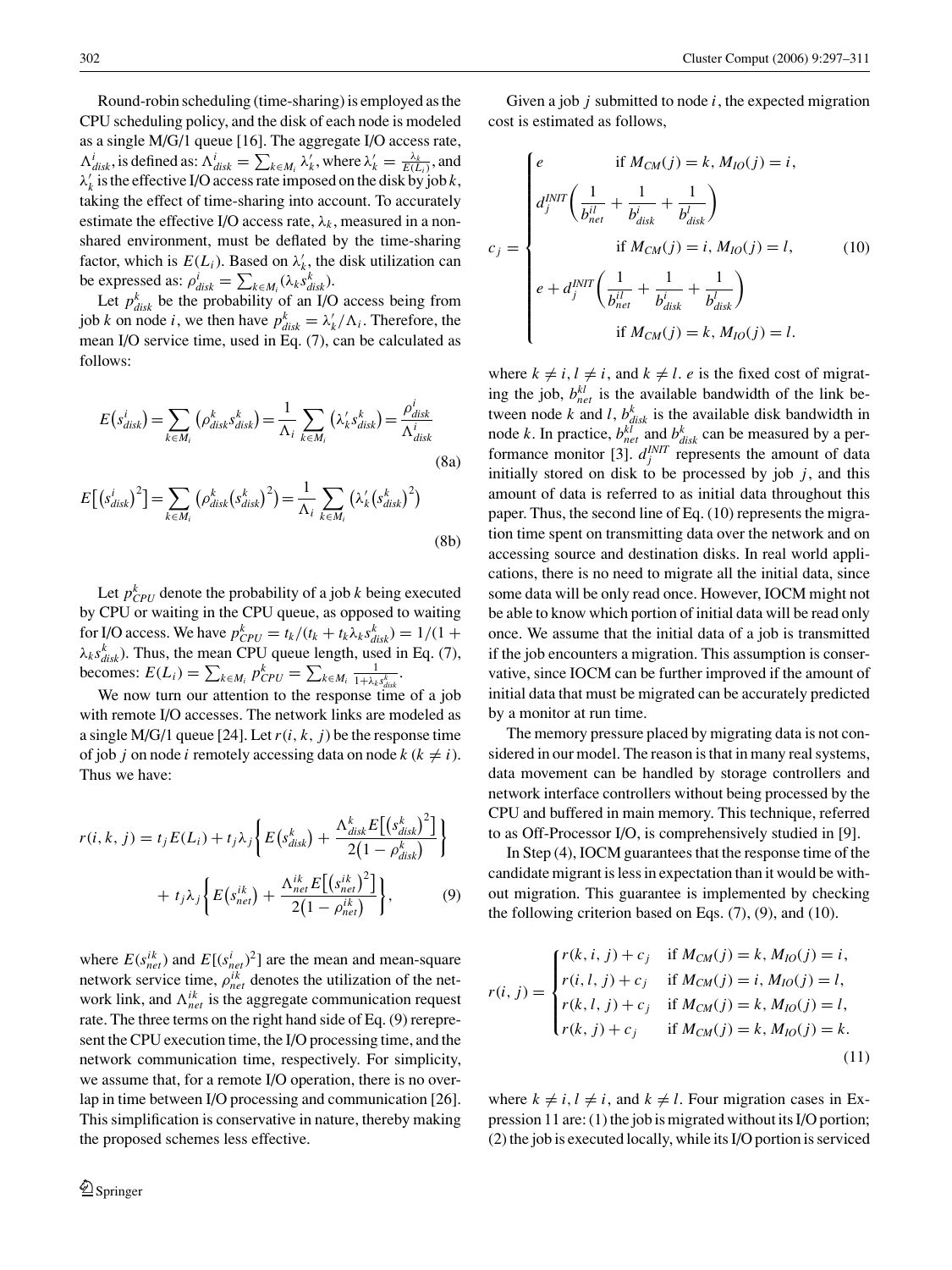in another node; (3) both the job and its I/O portion are migrated, but to two different nodes; (4) both the job and its I/O portion are migrated to the same node, while I/O operations can still be processed locally in another node.

# 3.2 Weighted average load-balancing with preemptive migration

We are now in a position to study WAL-PM that improves performance by considering not only incoming jobs but also currently running jobs. For a newly arrived job *j* at a node *i*, WAL-PM balances the load in the following six steps. First, the load of node *i* is updated by adding *j*'s load, assigning the newborn job to the local node. Second, a migration is to be initiated, if node *i* has the highest load and the ratio between node *i*'s load and the average load across the system is greater than 1.25. Third, a candidate node *k* with the lowest load is chosen. If a candidate node is not available, WAL-PM will be terminated and no migration will be carried out. Fourth, WAL-PM determines a set *EM* of jobs eligible for migration such that the migration of each job in *EM* is able to potentially reduce the slowdown of the job. Fifth, a job *q* from *EM* is judiciously selected in such a way that the migration benefit is maximized. In fact, this step substantially improves the performance over the WAL-based load-balancing scheme with non-preemptive migration. Finally, job *q* is migrated to the remote node *k*, and the load of nodes *i* and *k* is updated in accordance with job *q*'s load. An outline of the WAL-PM scheme is presented in Fig. 3 below.

WAL-PM estimates the weighted average load index in Step (1). Since there are three primary resources considered, the load index of each node *i* is the weighted average of CPU, memory and I/O load, thus:

$$
load_{WAL}(i) = W_{CPU} \frac{load_{CPU}(i)}{MAX_{j=1}^n load_{CPU}(j)}
$$
  
+ 
$$
W_{mem} \frac{load_{mem}(i)}{MAX_{j=1}^n load_{mem}(j)} + W_{IO} \frac{load_{IO}(i)}{MAX_{j=1}^n load_{IO}(j)}
$$
 (12)

where  $load_{CPU}(i)$  is the number of running jobs,  $load_{mem}(i)$ is expressed in Eq. (1), and the derivation of  $load_{10}(i)$  can be found in Eq. (2). Each weight indicating the significance of one resource is automatically configured by the load monitor. In practice, three weights are measured by the percentage of time spent on CPU, paging, and I/O accessing, respectively.

The WAL-PM scheme judiciously selects an eligible job in *EM* from the overloaded node to migrate, and the expected response time of an eligible migrant on the source node, by design, is greater than the sum of its expected response time on the destination node and the migration cost. In what follows, the expected response time of a candidate migrant *j* on node *i* is given in the following equation, where *aj* is the age of job *j* and other variables assume the same meanings as in Eqs. (7) and (9).

$$
r_{PM}(i, j) = (t_j - a_j)E(L_i) + (t_j - a_j)\lambda_j
$$

$$
\times \left\{ E\left(s_{disk}^i\right) + \frac{\Lambda_{disk}^i E\left[\left(s_{disk}^i\right)^2\right]}{2\left(1 - \rho_{disk}^i\right)} \right\}.
$$

Based on Eq. (13), the set of eligible migrant jobs becomes:

$$
EM(i, k) = \{ j \in M_i | r_{PM}(i, j) > r_{PM}(k, j) + c_j \},
$$
 (13)

where  $k$  represents a destination node, and  $c_i$  is the migration cost (time) of job *j*. In other words, each eligible migrant's expected response time on the source node is greater than the sum of its expected response time on the destination node and the expected migration cost. This is modeled as follows:

$$
c_j = \begin{cases} e + d_j^{INT} \left( \frac{1}{b_{net}^{ik}} + \frac{1}{b_{disk}^i} + \frac{1}{b_{disk}^k} \right) & \text{remote execution} \\ f + \frac{m_j}{b_{net}} + (d_j^{INT} + d_j^W) \left( \frac{1}{b_{net}^{ik}} + \frac{1}{b_{disk}^i} + \frac{1}{b_{disk}^k} \right) \\ & \text{preemptive migration} \end{cases}
$$

(14)

**Fig. 3** Pseudo code of the weighted-average-load based policy with preemptive migration

- 1: assign job  $j$  to node  $i$ , and add the load of job  $j$  into the load of node  $i$ ;
- 2: if the weighted average load index indicates that node  $i$  is overloaded then 2.1 select a candidate node  $k$  with the smallest value of load;
	- 2.2 if a candidate node is not available then preemptive migration is terminated;
	- 2.3 Determine a set of jobs  $EM(i, k)$ , in which jobs have been assigned to node i and are eligible for migration;
	- 2.4 if the set  $EM$  is not empty then

select a job q in  $EM(i, k)$  that gains a maximal benefit; migrate job  $q$  from node  $i$  to node  $k$ ;

update the load of nodes  $i$  and  $k$  in accordance with job  $q$ 's load;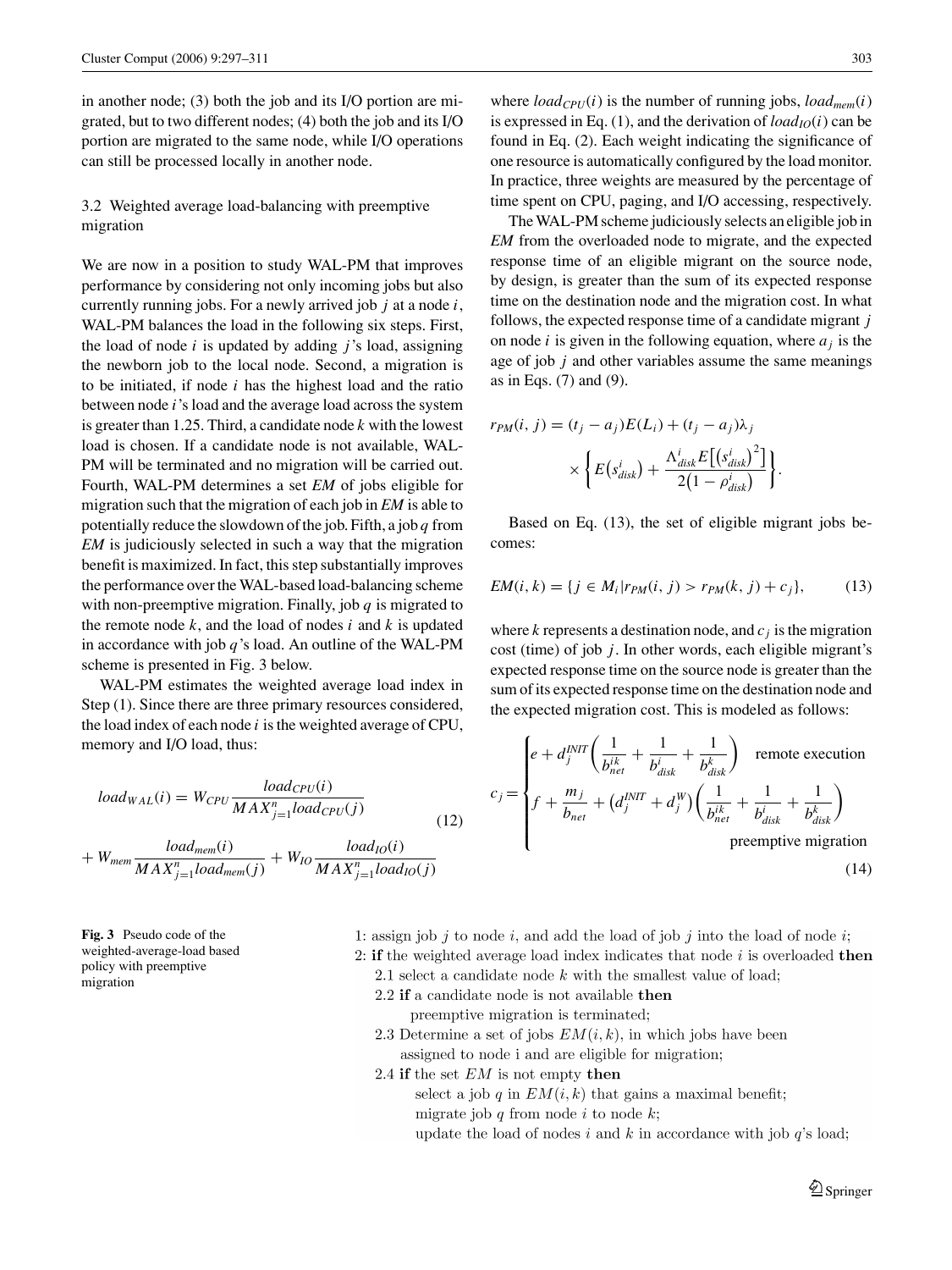where  $f$  is the fixed cost for preemptive migration and  $m_i$ is the memory size of the migrant job. Like Eq. (10), the last three terms of both the upper and the bottom line of Eq. (14) represent the migration time spent on transmitting data over the network and on accessing source and destination disks, respectively. The second term of the bottom line of Eq. (14) is the memory transfer cost.  $d_j^W$  and  $m_j$  in Eq. (14) denote the amount of disk (I/O) data and of main memory data generated at the runtime by the job, respectively. Disk data  $d_j^W$  is proportional to the number of write operations that has been issued by the job at the runtime and the average amount of data  $d_j^{\{RW\}}$  stored by the write operations.  $d_j^{\{W\}}$  is inversely proportional to the data re-access rate  $r_j$ . Thus,  $d_j^W$ is defined by:

$$
d_j^W = a_j \lambda_j w_j d_j^{RW} / (r_j + 1), \qquad (15)
$$

where  $w_i$  is the percentage of I/O operations that store data to the local disk, and the number of write operations is a product of  $a_j$ ,  $\lambda_j$ , and  $w_j$  in the numerator. In some I/O-intensive applications, numerous snapshots are spawned by write-only operations. Since the permanent data of snapshots will not be read again by the same job, there is no need to move such write-only data when the job is migrated. Hence, w*<sup>j</sup>* does not consider write-only operations.

In Step (2.4), WAL-PM chooses one job *q* from set  $EM(i, k)$  in such a way that the benefit of migration is maximized. To find a maximizing factor, we define an objective function, called migration cost-effectiveness (MCE), which measures the amount of I/O load migrated per unit migration cost. More specifically, for job *j*,  $MCE(j) =$  $a_j\lambda_j/c_j$ , since the numerator represents the I/O load of job *j*, while the denominator indicates migration cost of the job. Thus, the best job in *EM* to choose for migration is the one with the maximum MCE value, as shown in Eq. (16),

$$
MCE(q) = MAX_{j \in EM(i,k)} \{MCE(j)\},\
$$
  
where  $q \in EM(i,k).$  (16)

#### **4 Experimental results**

In this section, we compare the performance of IOCM, IO-PM, and WAL-PM with four existing schemes, namely, CM-RE, CM-PM, IO-RE and WAL-RE. In what follows, we give a brief description of these policies. (1) CPU-Memory-based load balancing schemes CM-RE (with non-preemptive migration) and CM-PM (with preemptive migration) were introduced in [34]. When a node has sufficient memory space, the CM schemes balance the system using CPU load index.

When the system encounters a large number of page faults due to insufficient memory space for the running jobs, memory load index *loadmem*(*i*) is used by CM to balance the system. (2) The IO-based load balancing with non-preemptive migration (IO-RE) [16] uses a load index that represents only I/O load. For a job arriving in node *i*, the IO-RE scheme greedily assigns the computational and I/O tasks of the job to the node that has the least accumulated I/O load. (3) The Weighted-Average-Load-based balancing with nonpreemptive migration (WAL-RE), proposed in [26], assigns jobs to a node that is not overloaded. If such a node is not available, WAL-RE dispatches the job to a node with the smallest value of the load index. The performance metric used in our simulations is slowdown. Since the definition of slowdown in [10, 33, 34] does not consider time spent on I/O accesses, it has to be extended by incorporating I/O access time. The definition of slowdown for a job *j* is given as:

$$
slowdown(j) = time_{wall}(j)/(time_{CPU}(j) + time_{IO}(j)),
$$
\n(17)

where  $time_{wall}(j)$  is the total time job *j* spends executing, accessing I/O, waiting, or migrating in a resource-shared setting, and  $time_{CPU}(j)$  and  $time_{IO}(j)$  are the times spent by job *j* on CPU and IO, respectively, without any resource sharing.

## 4.1 Simulation parameters

To study dynamic load balancing, Harchol-Balter and Downey [10] implemented a trace-driven simulator for a distributed system with six nodes in which round-robin scheduling is employed. The load balancing policy studied in that simulator is CPU-based. Zhang et al. [34] extended the simulator, incorporating memory resources into the simulation system. Based on the simulator presented in [34], our simulator incorporates three new features: (1) The IOCM, IO-RE, IO-PM, WAL-RE and WAL-PM schemes are implemented; (2) a simple disk model is added; and (3) an I/O buffer is implemented. In all experiments, the simulated system is configured with parameters listed in Table 2.

Disk I/O accesses from each job are modeled as a Poisson Process with a mean I/O access rate  $\lambda$ . Although the durations and memory requirements of the jobs come from trace files, the I/O access rate of each job is randomly generated according to a uniform distribution between 0 and *AR*, where *AR* represents the maximal I/O access rate. This simplification deflates any correlations between I/O requirement and other job characteristics, but we are able to control the maximal I/O access rate as a parameter and examine its impact on system performance. Data sizes of the I/O requests are randomly generated based on a Gamma distribution with the mean size of 256KByte and the standard deviation of 128Kbyte. The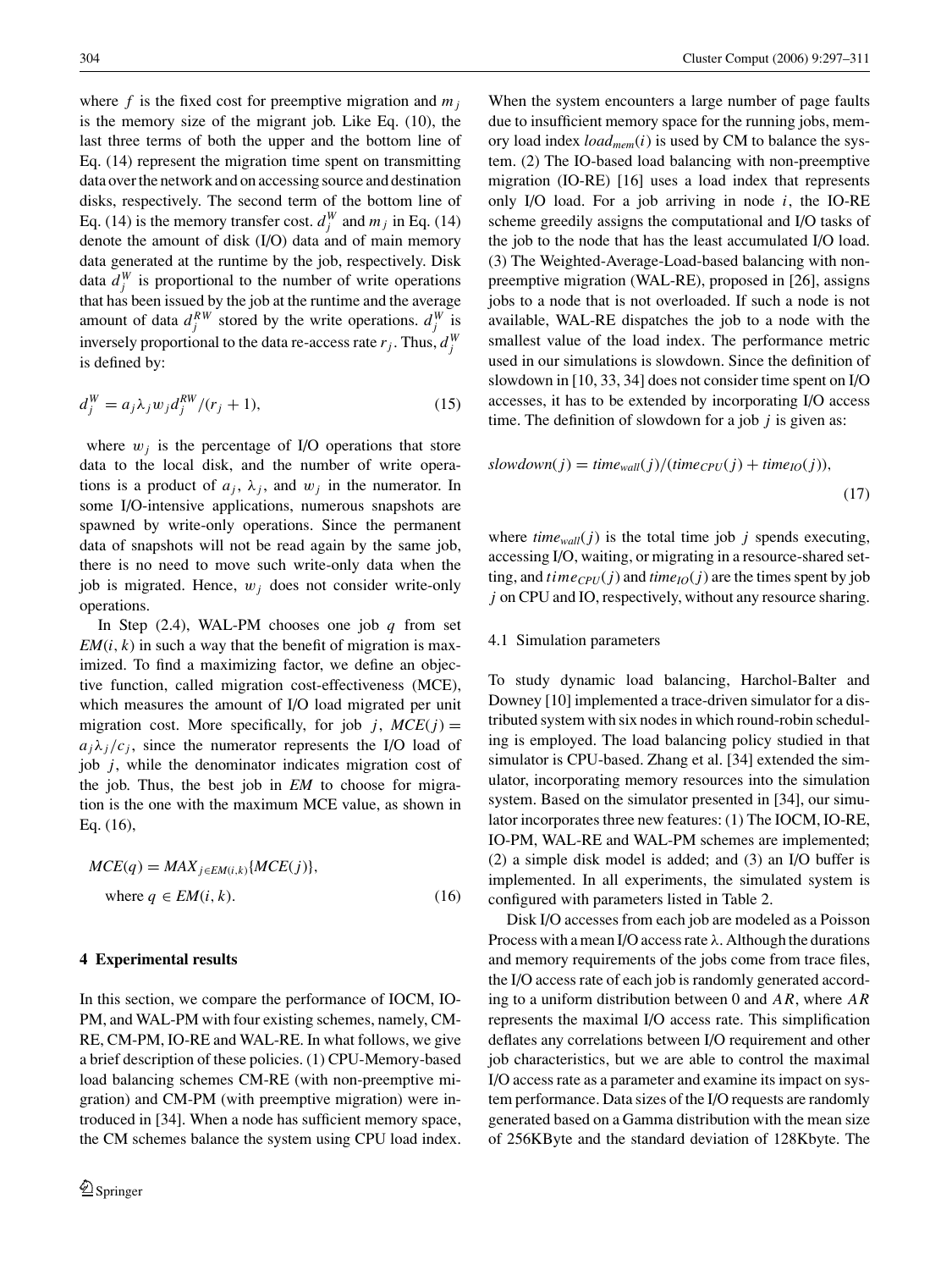#### **Table 2** System parameters

| Parameters                  | Value (fixed) (varied)                                              |
|-----------------------------|---------------------------------------------------------------------|
| CPU speed                   | (800 MIPS-Millions Instruction Per Second)-                         |
| RAM size                    | $(640 \text{ MB})$ -                                                |
| Buffer size                 | $(160 \text{ MB})$ -                                                |
| Page fault service time     | $(8.1 \text{ ms})$ -                                                |
| Mean page fault rate        | $(0.1$ No./ms)-                                                     |
| Disk seek and rotation time | $(8.0 \,\mathrm{ms})$ -                                             |
| Disk transfer rate          | $(40 \text{ MB/s})$ -                                               |
| Data re-access rate, $r$    | $(5)-(1, 2, 3, 4)$                                                  |
| Average data size           | $(256 \text{ KB}) - (100, 150, 200, 250, 300, 350, 400 \text{ KB})$ |
| Average initial data size   | $(60 \text{ MB})$ - $(50, 100, 150, 200, 250, 300, 350 \text{ MB})$ |
| Network bandwidth           | $(100 \text{ Mbps})$ - $(50, 100, 250, 750, 1000 \text{ Mbps})$     |

sizes chosen in this way reflect typical data characteristics for many data-intensive applications, such as a fine-grained regional atmospheric climate model [25] and an ocean global circulation model, where the vast majority of I/O requests are small [14, 18].

#### 4.2 Performance on I/O-intensive workload

To stress the I/O-intensive workload in this experiment, the page fault rate is fixed at a low value of 0.5 No./ms. This workload reflects a scenario where memory-intensive jobs exhibit high temporal and spatial locality of access. A realistic system is likely to have a mixed workload, where some jobs are I/O-intensive and other jobs are either CPU or memory intensive. Therefore, we randomly choose 10% of jobs from the trace to be non-I/O-intensive by setting their I/O access rate to be 0. Among these non-I/O-intensive jobs, 50% of jobs are made to be CPU-intensive by scaling their execution time by a factor of 10, and other jobs are modified to be memory-intensive with page fault rate set to 8 No./ms.

Figure 4(a) plots slowdown as a function of the maximal I/O access rate in the range between 2.4 No./ms and 2.9 No./ms in increments of 0.1 No./ms. The mean slowdowns of IO-RE, IO-PM, and CM-RE are almost identical to those of WAL-RE, WAL-PM, and CM-PM respectively, and therefore are omitted from Fig. 4(a). Four observations were made from this experiment.

First, Fig. 4(a) reveals that the mean slowdowns of the five policies all increase with the I/O load. This is because as CPU load and memory demands are fixed, high I/O load leads to a high utilization of disks, causing longer waiting time on I/O processing.

Second, the results show that the WAL-RE scheme significantly outperforms the CM-RE and CM-PM policies, suggesting that the CM-RE and CM-PM policies are not suitable for I/O intensive workload. This is because CM-RE and CM-PM only balance CPU and memory load, ignoring the imbalanced I/O load under the I/O intensive workload.

Third, the results further reveal that the IOCM scheme outperforms CM-RE, CM-PM, IO-RE, and WAL-RE. This is because IOCM partitions each job into a computational task and an I/O task, and individually improves the utilizations of three resources by allowing the computational and I/O tasks of each job to be assigned to different nodes.

Finally, the proposed WAL-PM policy improves the performance even over WAL-RE by virtue of preemptive migration strategy, suggesting that preemptive migration outperforms remote execution for I/O-based schemes under I/O-intensive workload. Consequently, the slowdowns of CM-RE, CM-PM and WAL-RE are more sensitive to I/O access rate than WAL-PM. This performance improvement of WAL-PM over WAL-RE can be explained by the following reasons. First, one problem encountered in the WAL-RE policy is that the I/O demand of a newly arrived job may not be high enough to offset the migration overhead. However, WAL-PM provides better migratory opportunities by considering all existing jobs on a node, in addition to the newly arrived job. Second, unlike the preemptive scheme, in the non-preemptive scheme, once a job with high I/O demand misses the opportunity to migrate it will never have a second chance.

#### 4.3 Performance on CPU-memory intensive workload

This section shows the worst-case scenario for IOCM and WAL-PM, namely, subjecting them to a highly CPU-memory-intensive workload. To simulate a memory intensive workload, the maximal I/O access rate is fixed at a low value of 0.1 No./ms, keeping the I/O demands of all jobs at a low level. Again, to simulate a mixed workload, we randomly choose 10 percent jobs to be I/O intensive by setting their I/O access rate to 2.8 No./ms. In [34], the page fault-rate is scaled according to the upper limit vertical axis presenting the mean slowdown. Similarly, we set the upper limit of the mean slowdown at 60, and scale the page fault rate from 7.2 to 8.8 No./ms in increments of 0.2 No./ms. In practice, the page fault rates of applications range from 1 to 10 No./ms [34].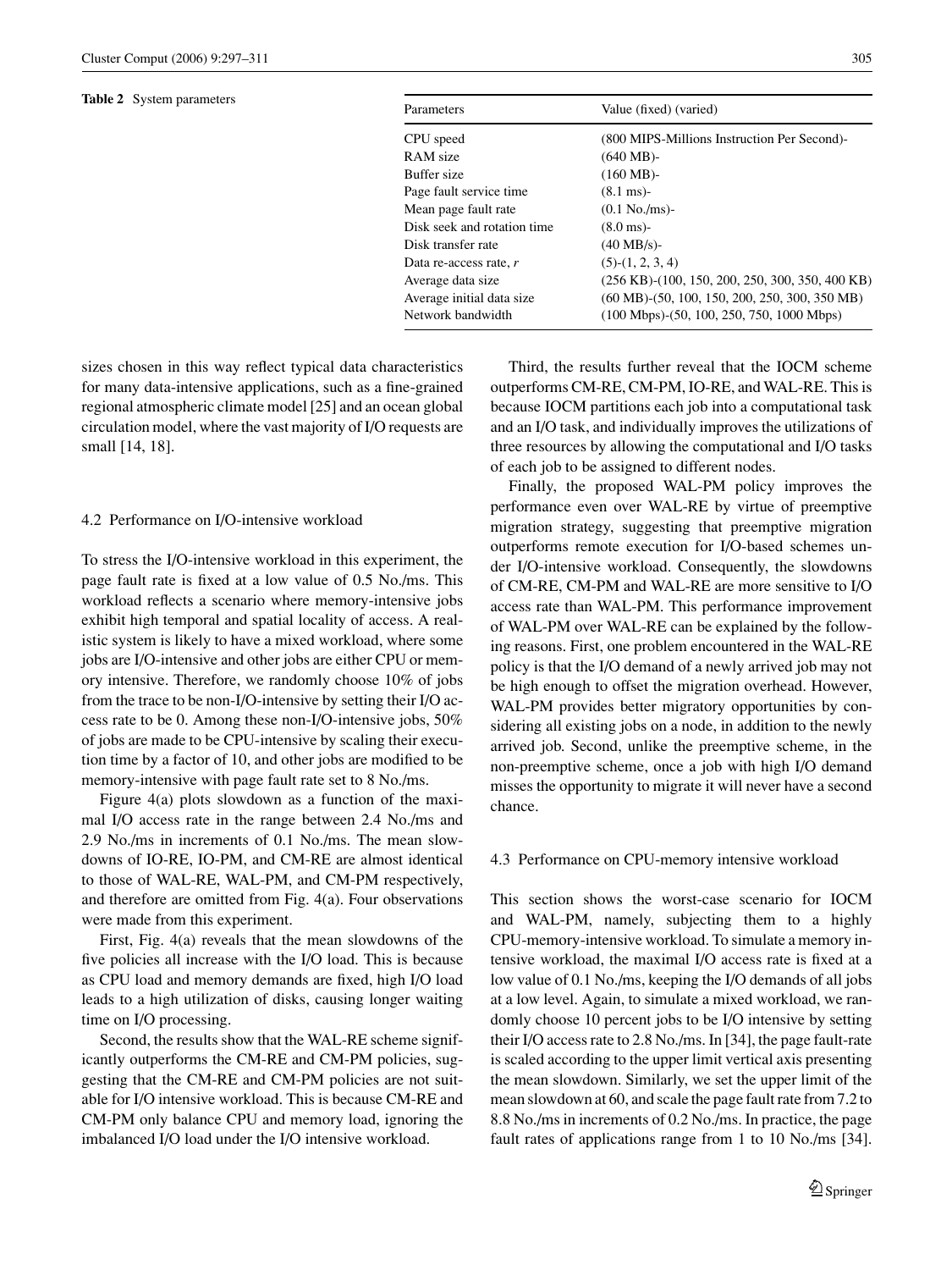**Fig. 4** (a) Impact of I/O access rate, page fault rate is 0.5 No./ms; (b) Impact of page fault rate, I/O access rate is 0.1 No./ms



The results of the mean slowdown as a function of the page fault rate are summarized in Fig. 4(b). The general observations in this experiment are in agreement with [34], where the impact of page fault rate on the mean slowdown is quantitatively evaluated. Therefore, we only present new results about the proposed schemes and their comparison with the existing schemes.

The result shows that the mean slowdowns of WAL-RE and WAL-PM are nearly identical to those of the CM-RE and CM-PM policies, because the WAL-RE and WAL-PM policies can gracefully reduce to CM-RE and CM-PM by dynamically configuring the weighted load index in accordance with the CPU-memory intensive workload. The mean slowdowns of CM-RE and CM-PM are omitted from  $4(b)$ .

As can be seen in Fig. 4(b), when page fault rate is high and I/O rate is low, IOCM, CM-RM, CM-PM, WAL-RE, and WAL-PM outperform the IO-RM and IO-PM schemes considerably. These results can be explained by the following reasons. First, IOCM, CM-RE, CM-PM, WAL-RE, and WAL-PM consider the effective usage of global memory, attempting to balance the implicit I/O load, which makes the most significant contribution to the overall system load when page fault rate is high and the explicit I/O load is low. Second, the IO-RE and IO-PM schemes improve the utilization of disks based only on explicit I/O load, ignoring the implicit I/O load resulted from page faults. Again, Fig. 4(b) illustrates that IOCM outperforms CM-RE, CM-PM, and WAL-RE, by up to 18.3%. The reason for this phenomenon is that besides balancing the memory load and the implicit I/O load generated by the page faults, IOCM further balances the explicit I/O load measured by the I/O access rate.

As expected, CM-PM and WAL-PM consistently perform slightly worse than CM-RE and WAL-RE because remote execution results in lower data movement cost during migration than that of preemptive strategy for memoryintensive jobs. This experiment is consistent with the results reported in [34]. However, the opposite is true for IO-based policies when memory demand is comparatively high. The explanation is that a high memory demand implies an

I/O-intensive workload due to a large number of page faults, and a preemptive strategy is effective for an I/O-intensive workload.

# 4.4 Initial data size

The migration cost of non-preemptive and preemptive policies depend in part on the size of initial data. Figure 5(a) shows the impact of initial data size on slowdowns under I/O-intensive workload. We only present the results of WAL-RE, WAL-PM, and IOCM, since the performance patterns of other policies are similar to these three policies.

First, Fig. 5(a) shows that the IOCM and WAL-PM policies consistently outperform the WAL-RE policy. Second, the slowdowns increase with the increasing size of the initial data size. The reason is that the large initial data size results in a high migration time, which in turn reduces the benefits gained from migration. Third, it is observed that the slowdowns of WAL-RE and IOCM are much more sensitive to the initial data size than that of WAL-PM. This result indicates that the performance gain by WAL-PM over existing policies becomes more pronounced when the initial data size is large.

Figure 5(b) illustrates the impact of the initial data size on the WAL-PM slowdown performance under memoryintensive workloads. An observation is that the sensitivity of WAL-PM to the initial data size is heightened by increasing the page fault rate. This is because migrating the initial data of a job involves two disk accesses, reading initial data from the source disk and writing it to the target disk. The average response times at the source and the target disks are likely to be long when the I/O load of two disks is heavy due to the high page fault rate, thereby leading to a large overhead of migrating initial data. This result suggests that the slowdown of the WAL-PM policy does not suffer significantly from a large initial data size when the page fault rate is low. Likewise, WAL-PM can tolerate a relatively high page fault rate if the initial data size is small.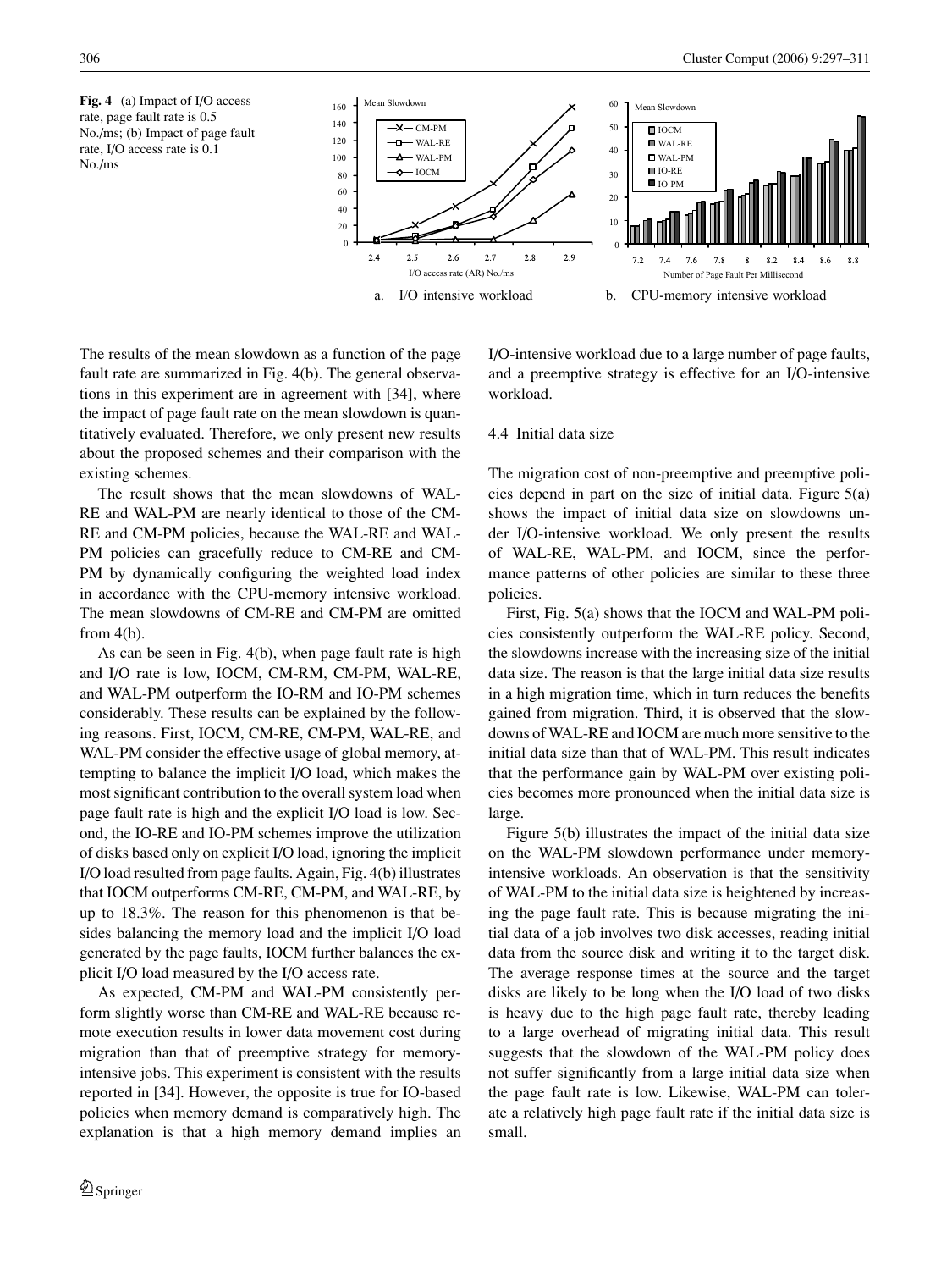

a. Impact of the average data size b. Impact of the network bandwidth

# No./ms, and I/O rate is 2.6 No./ms; (b) Page fault rate is 0.5 No./ms, and I/O rate is 2.8 No./ms

## 4.5 Average data size

I/O load depends on I/O access rate and the average data size of I/O accesses, which in turn rely on I/O access patterns. The purpose of this experiment, therefore, is to show the impact of the average data size on the performance of load balancing policies.

Figure 6(a) shows that the mean slowdown increases as the average data size increases. The reason is that as I/O access rate is fixed, a large average data size yields a high utilization of disks, causing longer waiting times on I/O processing. A second observation from Fig. 6(a) is that the slowdown performance of WAL-PM at a high I/O access rate is more sensitive to average data size than that at a low I/O access rate. This is because the higher the I/O access rate, the higher the disk utilization, which results in longer waiting time in disk queue.

# 4.6 Network bandwidth

Let us now consider the impact of network bandwidth on the mean slowdowns of the CM-PM, WAL-RE, IOCM, and WAL-PM policies. In order to explore this issue, we set the network bandwidth in the range between 50Mbps and 1Gbps. Since the performance of CM-RE, IO-RE, and IO-PM are almost identical to those of CM-PM, WAL-RE, and WAL-PM,

respectively, Fig. 6(b) only shows the results for the CM-PM, WAL-RE, IOCM, and WAL-PM policies. As shown in Fig. 6(b), CM-PM is not sensitive to network bandwidth. Because when the workload is I/O intensive, CM-PM degrades to a non-load-balancing policy that is not affected by the network speed. The slowdowns of the other three policies share a common feature in the sense that when the network bandwidth increases, the slowdowns slightly drop. The reason is that a network with high bandwidth results in a low migration cost in these three load-balancing policies. Figure 6(b) further reveals that WAL-RE and IOCM are more sensitive to the network bandwidth than WAL-PM. This result can be explained by the fact that the preemptive scheme tends to select a job with the minimal migration cost and reduce the network traffic overhead, thereby deflecting the impact of network speed on the performance of the preemptive migration scheme.

#### 4.7 Write percentage and re-access rate

Figures 7(a) and (b) illustrate the mean slowdowns of WAL-PM as functions of write percentage and re-access rate, respectively. We observe from Fig. 7(a) that the increase in the write percentage worsens the performance. The reason is that a high write percentage means a large amount of data to be migrated (see Eq. (15)), implying a high migration cost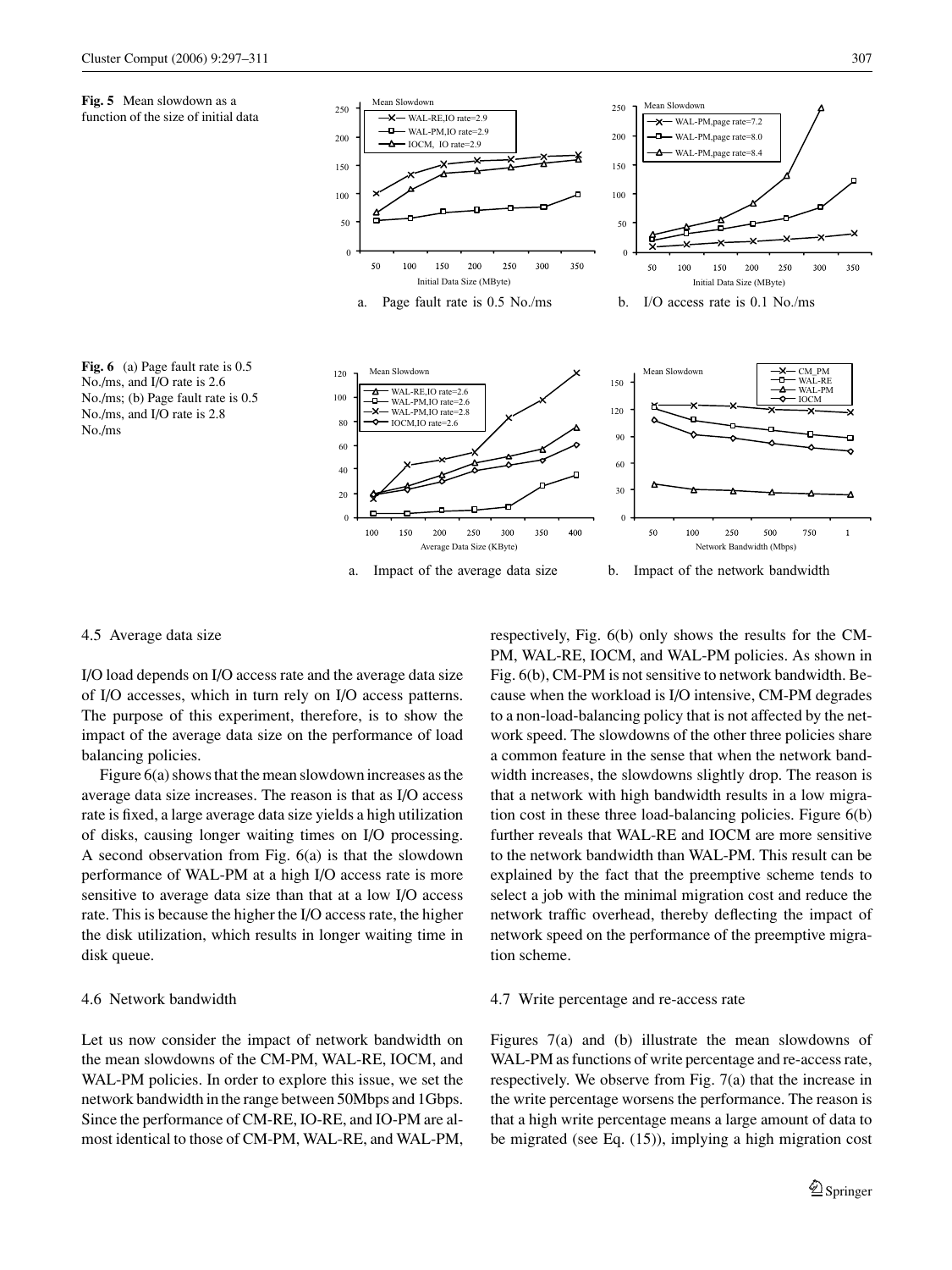**Fig. 7** Page fault rate is 0.5 No./ms. (a) Mean slowdown of IOCM and WAL-PM as a function of the write percentage, (b) Mean slowdown of IOCM and WAL-PM as a function of the I/O re-access rate



a. Impact of the write percentage b. Impact of the re-access rate

as given in Eq. (14). Consequently, the high migration cost yields a high slowdown.

Figure 7(b) indicates that the mean slowdowns decrease as the value of re-access rate increases. This is because if the I/O access rate of a job is fixed, increasing re-access rate implies a smaller amount of data stored in disk for the job, and thus a smaller amount of migrated data. As mentioned earlier, the migration cost is proportional to the amount of migrated data, and reducing the amount of migrated data results in a reduced cost for migration.

The results strongly suggest that the overall performance depends on I/O access patterns. Thus, I/O intensive jobs in which either the I/O operations are dominated by read, or data are most likely to be re-accessed, can potentially benefit more from the WAL-PM scheme.

# 4.8 Real I/O-intensive applications

The experimental results reported in the previous sections are obtained from jobs with synthetic I/O requests. To validate the results based on the synthetic I/O workload, we simulate a number of real I/O-intensive applications using five sets of I/O traces collected from the University of Maryland [28]. These sets of traces reflect both scientific and non-scientific applications with diverse disk I/O demands. We evaluate the mean slowdowns of the following five applications:

- 1. Data mining (Dmine): This application extracts association rules from retail data [31].
- 2. Parallel text search (Pgrep): This application is used for partial match and approximate searches. It is a modified parallel version of the agrep program from the University of Arizona [30].
- 3. LU decomposition (LU): This application computes the dense LU decomposition of an out-of-core matrix [11].
- 4. Titan: This is a parallel scientific database for remotesensing data [5].
- 5. Sparse Cholesky (Cholesky): This application is capable of computing Cholesky decomposition for sparse, sym-

metric positive-definite matrices [2]. The input data of this application is a matrix that contains over 45 million double-precision nonzeros and 45,361 columns for a total of 437 MB [28].

To simulate these I/O-intensive parallel applications, we generate five job traces where the arrival patterns of jobs are extrapolated based on the job traces collected from the University of California at Berkeley [10]. The main purpose of conducting this experiment is to measure the impact of the I/O-aware load balancing schemes on a variety of real applications and, therefore, each job trace consists of one type of I/O-intensive application described above.

Figure 8(a) shows the mean slowdowns of the five job traces scheduled by four load-sharing policies. We make three observations. First, the I/O-aware load balancing schemes benefit all I/O intensive applications, and offer a 26.5–112.0% performance improvement in mean slowdown over the non-I/O-aware policies. The performance gain is partially attributed to the low migration cost by virtue of duplicating read-only data. Note that these applications present a uniformly low I/O demand for writes.

Second, WAL-RE and WAL-PM yield approximately identical performance. We attribute this result to the fact that all jobs running on the cluster in this experiment belong to the same application with identical CPU and I/O demands, and the tasks of a newly arrived parallel job are likely to become the most suitable tasks for migration due to their low migration cost. In other words, both WAL-RE and WAL-PM attempt to migrate the tasks of newly arrived jobs when the local node in the cluster is overloaded and, as a result, WAL-PM reduces to WAL-RE when the variance in CPU and I/O demand is minimum.

Third, the trace with LU applications exhibits a larger mean slowdown than the other four traces. Given a fixed job arrival pattern, the mean slowdowns of jobs in a trace depends partially on jobs' total execution time, which in turn is affected by the CPU and I/O execution times of jobs running on a dedicated cluster.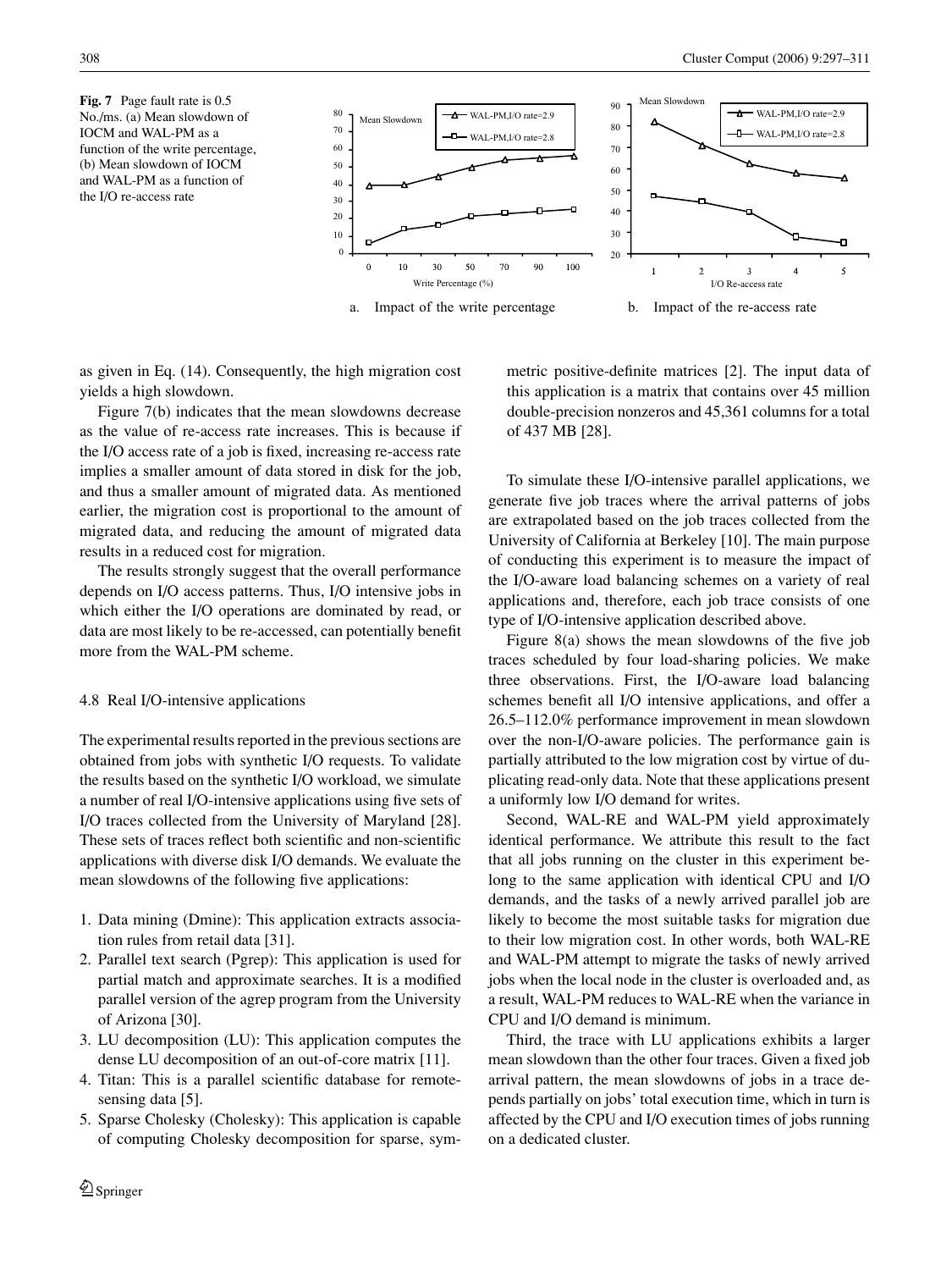**Fig. 8** (a) The mean slowdowns of the five job traces scheduled by four load-sharing policies, (b) The execution time of CPU and I/O as the components of the total execution time



Figure 8(b) illustrates the contribution of CPU and I/O execution time to the total execution time of each application in a dedicated computing environment. In particular, Fig. 8(b) shows that the total execution time of LU is dominated by I/O processing, thereby giving rise to a low utilization of CPU resources, which in turn leads to a high value of mean slowdown for the trace with LU applications (see Fig. 8(b)). Unlike the workload with the LU applications, the workloads with the Dmine, Pgrep, and Cholesky applications sustain reasonably high utilizations of CPU and disk I/O. This is because for these three applications, neither CPU time nor I/O time dominates the total execution time. Hence, the trace of the LU applications has the highest slowdown value among all application traces for the four load-balancing policies.

# **5 Conclusion**

In this paper, we have proposed two dynamic load-balancing policies, referred to as IOCM (load balancing for I/O, CPU, and Memory) and WAL-PM (Weighted-Average-Load based policy with Preemptive Migration), for workstation-based cluster systems. IOCM employs remote I/O execution facilities to improve system performance, whereas WAL-PM utilizes a preemptive job migration strategy to boost performance. More specifically, IOCM allows applications and their data to be located on different nodes, if well-balanced I/O load is able to offset communication overheads imposed by remote I/O executions. WAL-PM considers not only newly arrived jobs but also older, currently running jobs as candidate migrant jobs, and migrates jobs that are the most migration cost-effective. In addition to CPU and memory utilization, both IOCM and WAL-PM consider I/O load, leading to a performance improvement over existing I/Obased and CPU-Memory-based policies under I/O-intensive workload. We compare IOCM and WAL-PM with four existing approaches, namely, (1) CPU-Memory-based policy with preemptive migration (CM-PM), (2) CPU-Memory-

based policy with non-preemptive migration (CM-RE), (3) IO-based policy with non-preemptive migration (IO-RE), and (4) Weighted-Average-load based policy with nonpreemptive migration (WAL-RE). For comparison purposes, IO-based policy with preemptive migration (IO-PM) is also simulated and compared with the proposed schemes. A tracedriven simulation demonstrates that applying IOCM and WAL-PM to clusters for I/O-intensive workload is highly effective.

In particular, the proposed schemes improve performance with respect to mean slowdown over the existing nonpreemptive I/O-aware schemes by up to a factor of 10. On the other hand, when the workload is I/O intensive, our schemes achieve improvement in slowdown over the existing CPU-Memory-based schemes by up to a factor of 20.

A future direction of this research is to study a feedback control mechanism to dynamically configure resource weights in such a way that the weights are capable of reflecting the significance of system resources. Since data movement has a significant impact on the overall performance of load balancing polices, another extension of this work will be the study of a predictive model for moving data without compromising the performance of applications running on local nodes in a cluster.

**Acknowledgments** This work was partially supported by an NSF grant (EPS-0091900), a Nebraska University Foundation grant (26- 0511-0019), and a UNL Academic Program Priorities Grant. Work was completed using the Research Computing Facility at the University of Nebraska-Lincoln. We are grateful to the anonymous referees for their insightful suggestions and comments.

# **References**

- 1. A. Acharva and S. Setia, Availability and utility of idle memory in workstation clusters, in: *Proceedings of the ACM SIGMETRICS Conf. on Measuring and Modeling of Computer Systems* (1999).
- 2. A. Acharya et al, Tuning the performance of I/O-intensive parallel applications, in: *Proceedings of the 4th IOPADS*, Philadelphia, PA (1996) pp. 15–27.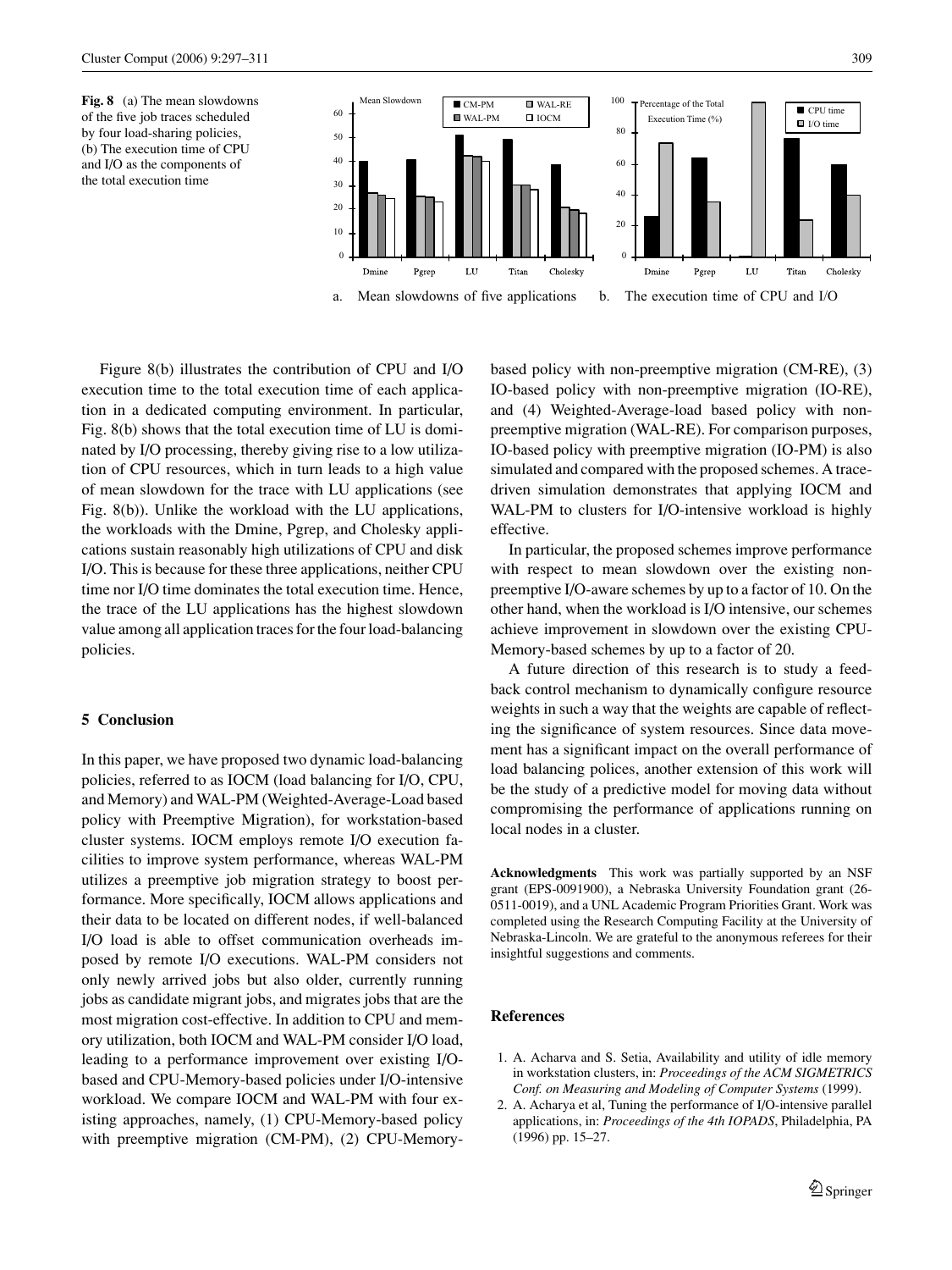- 3. J. Basney and M. Livny, Managing network resources in condor, in: *Proceedings of the Ninth IEEE Symposium on High Performance Distributed Computing (HPDC9)* (2000) pp. 298–299.
- 4. A. D. Brown, T. C. Mowry, and O. Krieger, Compiler-based I/O prefetching for out-of-core applications. *ACM Transactions on Computer Systems* 19(2) (2001) 111–170.
- 5. C. Chang, B. Moon, A. Acharya, C. Shock, A. Sussman, and J. Saltz, Titan: A high-performance remote-sensing database, in: *Proc. of International Conference on Data Engineering* (1997).
- 6. M. M. Cettei, W. B. L. III, and R. B. Ross, Support for parallel out of core applications on beowulf workstations, in: *Proceedings of the 1998 IEEE Aerospace Conference* (1998).
- 7. J. Cruz and K. Park, Towards communication-sensitive load balancing, in: *Proc. 21 Int'l Conf. Distributed Computing Systems (ICDCS 2001)* (2001).
- 8. B. Forney, A. C. Arpaci-Dusseau, and R. H. Arpaci-Dusseau, Storage-aware caching: Revisiting caching for heterogeneous storage systems, in: *Proceedings of the 1st Symposium on File and Storage Technology* Monterey, California, USA (2002).
- 9. P. Geoffray, OPIOM: Off-processor I/O with Myrinet. *Future Generation Computer Systems* 18 (2002) 491–499.
- 10. M. Harchol-Balter and A. Downey, Exploiting process lifetime distributions for load balancing. *ACM Transactions on Computer Systems* 15(3) (1997) 253–285.
- 11. B. Hendrickson and D. Womble, The torus-wrap mapping for dense matrix calculations on massively parallel computers. *SIAM J. Sci. Comput.* 15(5) (1994).
- 12. C. Hui and S. Chanson, Improved strategies for dynamic load sharing. *IEEE Concurrency* 7(3) (1999).
- 13. C. Isert, and K. Schwan, ACDS: Adapting computational data streams for high performance, in: *International Parallel and Distributed Processing Symposium (IPDPS)* (2000).
- 14. D. Kotz and N. Nieuwejaar, Dynamic file-access characteristics of a production parallel scientific workload, in: *Proceedings of the ACM Conference on Supercomputing* (1994) pp. 640–649.
- 15. R. Lavi and A. Barak, The home model and competitive algorithm for load balancing in a computing cluster, in: *Proceedings of the 21st Int'l Conf. Distributed Computing Systems (ICDCS 2001)*.
- 16. L. Lee, P. Scheauermann, and R. Vingralek, File assignment in parallel I/O systems with minimal variance of service time. *IEEE Trans. on Computers* 49(2) (2000) 127–140.
- 17. X. Ma, M. Winslett, J. Lee, and S. Yu, Faster collective output through active buffering, in: *Proceedings of the International Symposium on Parallel and Distributed Processing* (2002).
- 18. B. Pasquale and G. Polyzos, Dynamic I/O characterization of I/O intensive scientific applications, in: *Proceedings of the Supercomputing* (1994) pp. 660–669.
- 19. X. Qin, H. Jiang, Y. Zhu, and D. Swanson, Dynamic load balancing for I/O- and memory-intensive workload in clusters using a feedback control mechanism, in: *Proceedings of the 9th International Euro-Par Conference on Parallel Processing (Euro-Par 2003)*, Klagenfurt, Austria (2003a).
- 20. X. Qin, H. Jiang, Y. Zhu, and D. Swanson, Dynamic load balancing for I/O-intensive tasks on heterogeneous clusters, in:*Proceedings of the 10th International Conference on High Performance Computing (HiPC 2003)*, India (2003b).
- 21. X. Qin, H. Jiang, Y. Zhu, and D. Swanson, A dynamic load balancing scheme for I/O-intensive applications in distributed systems, in: *Proceedings of the 32nd International Conference on Parallel Processing Workshops* (2003c).
- 22. X. Qin, H. Jiang, Y. Zhu, and D. Swanson, Towards load balancing support for I/O-intensive parallel jobs in a cluster of workstations, in: *Proceedings of the 5th IEEE International Conference on Cluster Computing (Cluster 2003)*, Hong Kong (2003d).
- 23. K. Ranganathan and I. Foster, Decoupling computation and data scheduling in distributed data-intensive, in: *Proceedings of the 11th IEEE International Symposium on High Performance Distributed Computing* Edinburgh, Scotland, UK (2002).
- 24. A. Riska and E. Smirni, Exact aggregate solutions for M/G/1-type Markov processes, in: *Proceedings of ACM Sigmetircs 2002* Edinburgh, Scotland, UK (2002) pp. 86–96.
- 25. J. Roads et al., A preliminary description of the Western U.S. climatology, in: *Proceedings of the Ninth Annual Pacific Climate (PA-Clim) Workshop* (1992).
- 26. M. Surdeanu, D. Modovan, and S. Harabagiu, Performance analysis of a distributed question/answering system.*IEEE Trans. on Parallel and Distributed Systems* 13(6) (2002) 579–596.
- 27. T. Tanaka, Configurations of the solar wind flow and magnetic field around the planets with no magnetic field: Calculation by a new MHD. *Journal of Geophysical Research* (1993) pp. 17251– 17262.
- 28. M. Uysal, A. Acharya, and J. Saltz, Requirements of I/O systems for parallel machines: An Application-driven study, in: *Technical Report, CS-TR-3802*, University of Maryland, College Park (1997).
- 29. G. Voelker, Managing server load in global memory systems, in: *Proceedings of the ACM SIGMETRICS Conf. on Measuring and Modeling of Computer Systems* (1997).
- 30. S. Wu and U. Manber, Agrep—A fast approximate patternmatching tool, in: *the USENIX Conference Proceedings* San Francisco, CA (1992) pp. 153–162.
- 31. X. Wu, V. Taylor, and R. Stevens, Design and implementation of prophesy automatic instrumentation and data entry system, in:*Proc. of the 13th IASTED Int. Conf. on Parallel and Distributed Computing and Systems* CA (2001).
- 32. L. Xiao, S. Chen, and X. Zhang, Dynamic cluster resource allocations for jobs with known and unknown memory demands. *IEEE Trans. on Parallel and Distributed Systems* 13(3) (2002) 223–240.
- 33. L. Xiao, X. Zhang, and Y. Qu, Effective load sharing on heterogeneous networks of workstations, in: *Proc. of International Symposium on Parallel and Distributed Processing* (2000).
- 34. X. Zhang, Y. Qu, and L. Xiao, Improving distributed workload performance by sharing both cpu and memory resources, in: *Proceedings of the 20th Int'l Conf. on Distributed Computing Systems* (2000).
- 35. Y. Zhu, H. Jiang, X. Qin, D. Feng, and D. Swanson, Improved read performance in a cost-effective, fault-tolerant parallel virtual file system (CEFT-PVFS), in: *Proc. of the 3rd IEEE/ACM Intl. Symp. on Cluster Computing and the Grid* (2003a) pp. 730–735.
- 36. Y. Zhu, H. Jiang, X. Qin, and D. Swanson, A case study of parallel I/O for biological sequence analysis on linux clusters, in: *Proceedings of the 5th IEEE International Conference on Cluster Computing*, Hong Kong (2003b).